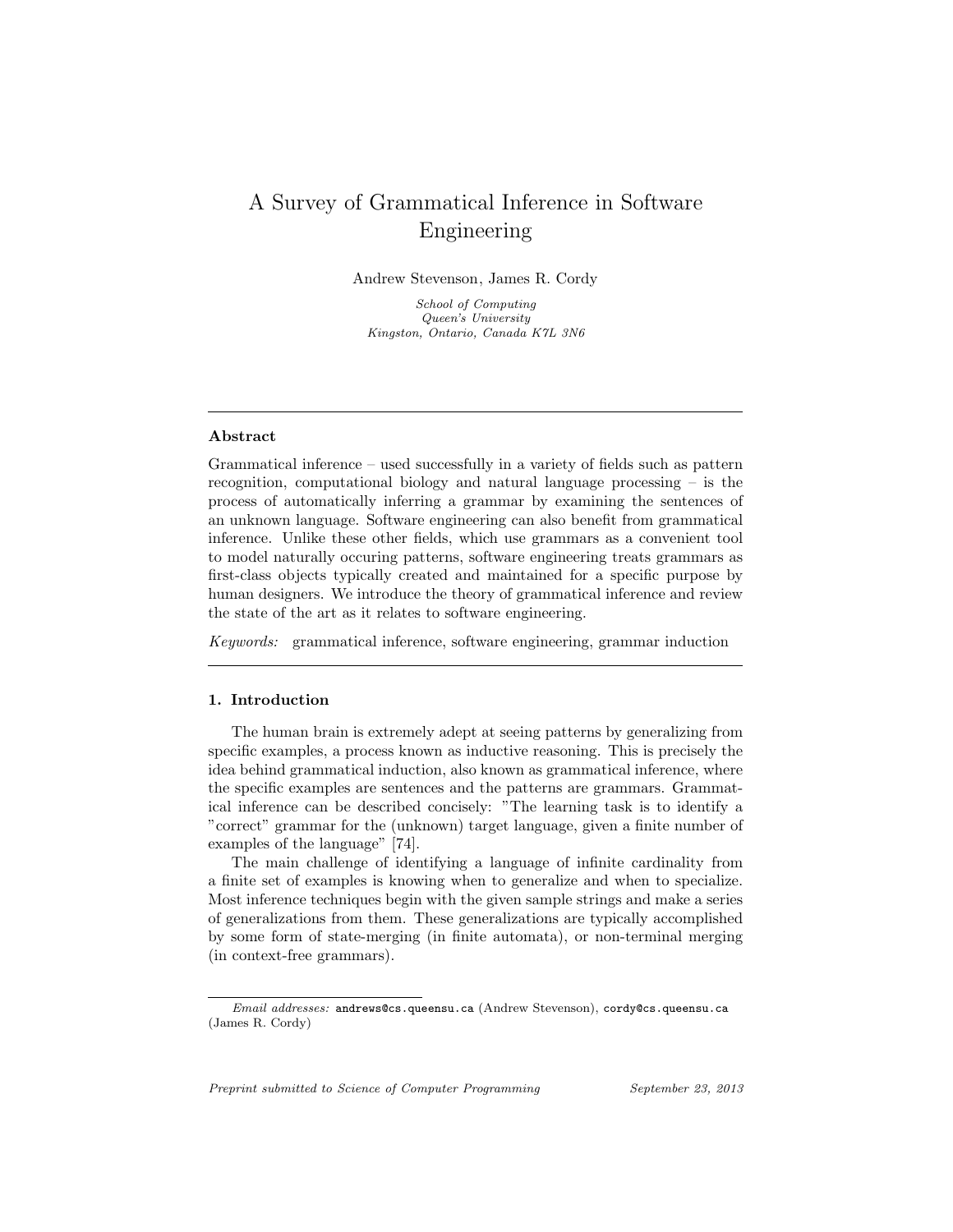Grammatical inference techniques are used to solve practical problems in a variety of different fields: pattern recognition, computational biology, natural language processing and acquisition, programming language design, data mining, and machine learning. Software engineering, in particular software language engineering, is uniquely qualified to benefit because it treats grammars as first-class objects with an intrinsic value rather than simply as a convenient mechanism to model patterns in some other subject of interest.

Historically there have been two main groups of contributors to the field of grammatical inference: theorists and empiricists. Theorists consider language classes and learning models of varying expressiveness and power, attempting to firm up the boundaries of what is learnable and how efficiently it can be learned, whereas empiricists start with a practical problem and, by solving it, find that they have made a contribution to grammatical inference research.

Grammatical inference is, intuitively as well as provably, a difficult problem to solve. The precise difficulty of a particular inference problem is dictated by two things: the complexity of the target language, and the information available to the inference algorithm about the target language. Naturally, simpler languages and more information both lead to easier inference problems. Most of the theoretical literature in this field investigates some specific combination of language class and learning model, and presents results for that combination.

In Section 2 we describe different learning models along with the type of information they make available to the inference algorithm. In Section 3 we explore the learnability, decidability, and computational complexity of different learning models applied to language classes of interest in software engineering: finite state machines and context-free grammars. Section 4 discusses the relationship between theoretical and empirical approaches, and gives several practical examples of grammatical inference in software engineering. In Section 5 we list the related surveys, bibliographies, and commentaries on the field of grammatical inference and briefly mention the emphasis of each. Finally, in Section 6 we discuss the main challenges currently facing software engineers trying to adopt grammatical inference techniques, and suggest future research directions to address these challenges.

This survey builds on our previous overview [75] by expanding Section 4, in particular the inference of grammars from execution traces. We also include a discussion on the benefits of GI to other grammar-based systems in Section 6.

#### 2. Learning Models

The type of learning model used by an inference method is fundamental when investigating the theoretical limitations of an inference problem. This section covers the main learning models used in grammatical inference and discusses their strengths and weaknesses.

Section 2.1 describes *identification in the limit*, a learning model which allows the inference algorithm to converge on the target grammar given a sufficiently large quantity of sample strings. Section 2.2 introduces a teacher who knows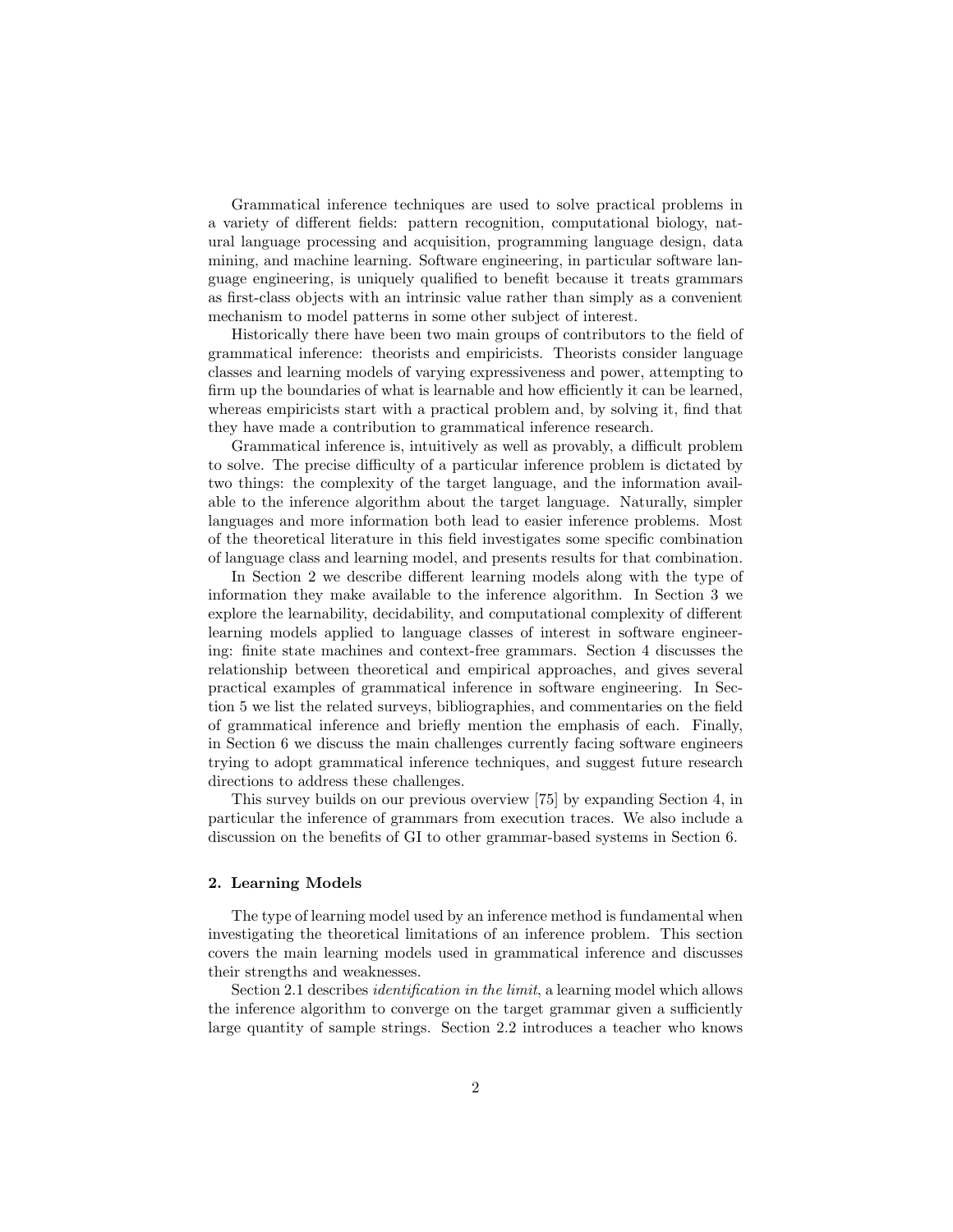the target language and can answer particular types of queries from the learner. This learning model is, in many cases, more powerful than learning from sample strings alone. Finally, Section 2.3 discusses the PAC learning model, an elegant method that attempts to find an optimal compromise between accuracy and certainty. Different aspects of these learning models can be combined and should not be thought of as mutually exclusive.

#### *2.1. Identification in the limit*

The field of grammatical inference began in earnest with E.M. Gold's 1967 paper, titled "Language Identification in the Limit" [34]. This learning model provides the inference algorithm with a sequence of strings one at a time, collectively known as a presentation. There are two types of presentation: positive presentation, where the strings in the sequence are in the target language; and complete presentation, where the sequence also contains strings that are not in the target language and are marked as such. After seeing each string the inference algorithm can hypothesize a new grammar that satisfies all of the strings seen so far, i.e. a grammar that generates all the positive examples and none of the negative examples. The term "information" is often used synonymously with "presentation" (e.g. positive information and positive presentation mean the same thing).

The more samples that are presented to the inference algorithm the better it can approximate the target language, until eventually it will converge on the target language exactly. Gold showed that an inference algorithm can identify an unknown language in the limit from complete information in a finite number of steps. However, the inference algorithm will not know when it has correctly identified the language because there is always the possibility the next sample it sees will invalidate its latest hypothesis.

Positive information alone is much less powerful, and Gold showed that any superfinite class of languages cannot be identified in the limit from positive presentation. A superfinite class of languages is a class that contains all finite languages and at least one infinite language. The regular languages are a superfinite class, indicating that even the simplest language class in Chomsky's hierarchy of languages is not learnable from positive information alone.

There has been much research devoted to learning from positive information because the availability of negative examples is rare in practice. However, the difficulty of learning from positive data is in the risk of overgeneralization, learning a language strictly larger than the target language. Angluin offers a means to avoid overgeneralization via "tell-tales", a unique set of strings that distinguish a language from other languages in its family [4]. She states conditions for the language family that, if true, guarantee that if the tell-tale strings are included in the positive presentation seen so far by the inference algorithm then it can be sure its current guess is not an overgeneralization.

### *2.2. Teacher and Queries*

This learning model is similar in spirit to the game "twenty questions" and uses a teacher, also called an oracle, who knows the target language and an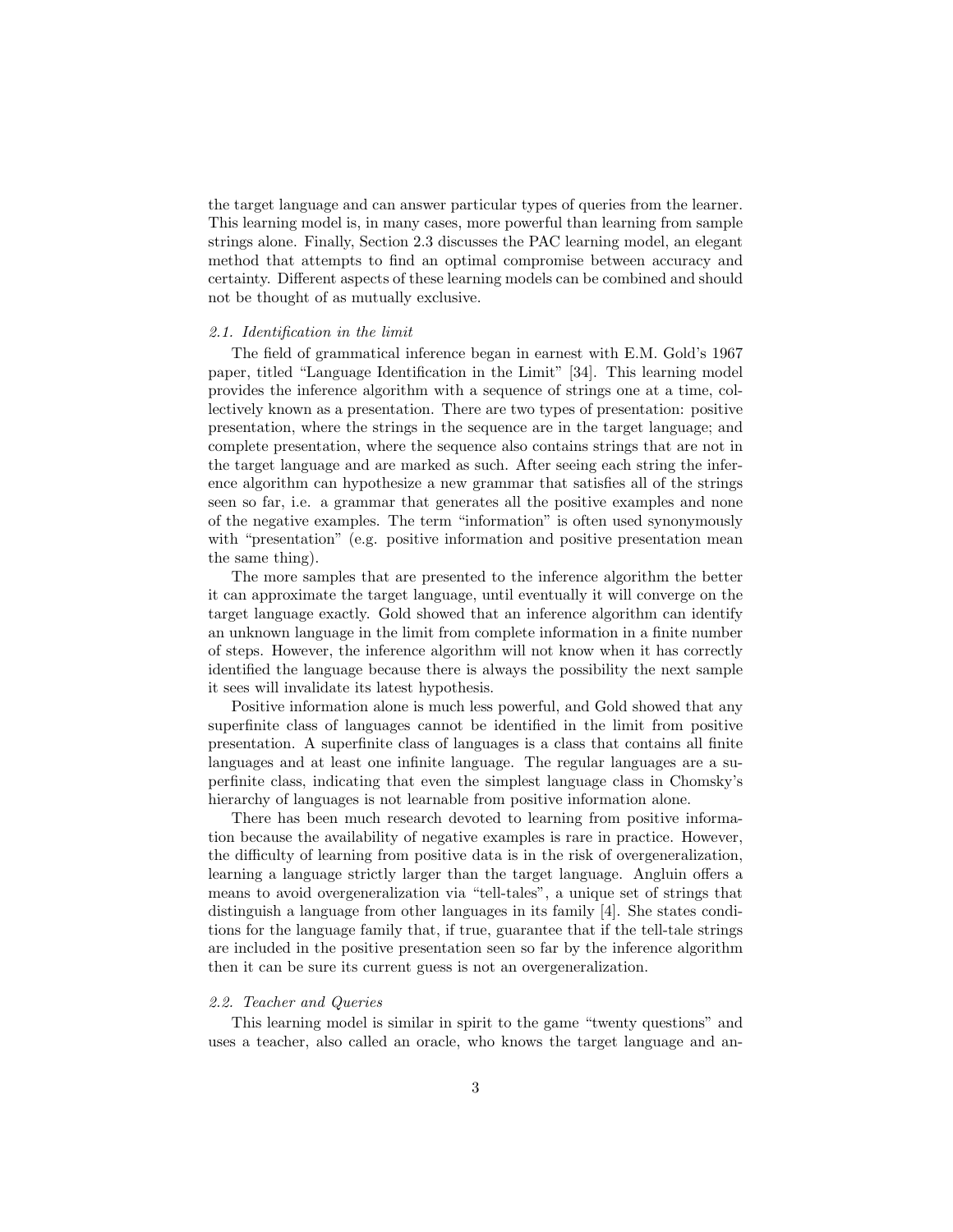swers queries from the inference algorithm. In practice, the teacher is often a human who knows the target language and aids the inference algorithm, but in theory can be any process hidden from the inference algorithm that can answer particular types of questions. Angluin describes six types of queries that can be asked of the teacher, two of which have a significant impact on language learning: membership and equivalence [8]. A teacher that answers both membership and equivalence queries is said to be a *minimally adequate teacher* because she is sufficient to help identify DFAs in polynomial time without requiring any examples from the target language [7].

For a membership query, the inference algorithm presents a string to the teacher who responds with "yes" if the string is in the language or "no" if it is not. Likewise for an equivalence query, the inference algorithm presents a grammar hypothesis to the teacher who answers "yes" or "no" if the guess is equivalent to the target grammar or not. In the case when the teacher answers "no" she also provides a counter-example, a string from the symmetric difference of the target language and the guessed language, allowing the inference algorithm to zero in on the target grammar. The symmetric difference of two sets A and *B* are the elements in either *A* or *B* but not both:  $A \bigoplus B = (A \cup B) - (A \cap B)$ .

Queries provide an alternate means to measure the learnability of a class of languages. They can be used on their own or in conjunction with a presentation of samples, either positive or complete, to augment the abilities of the learner. Section 3 discusses how learning with queries differs in difficulty from learning in the limit for various language classes.

#### *2.3. PAC Learning*

In 1984 Valiant proposed the Probably Approximately Correct (PAC) learning model [77]. This model has elements of both identification in the limit and learning from an oracle, but differs because it doesn't guarantee exact identification with certainty. As its name implies, PAC learning measures the correctness of its result by two user-defined parameters,  $\epsilon$  and  $\delta$ , representing accuracy and confidence respectively. This learning model is quite general and thus uses different terminology than typically found in formal languages, but of course applies just as well to grammatical inference. The goal is still to learn a "concept" (grammar) from a set of "examples of a concept" (strings).

Valiant assumes there exists a (possibly unknown) distribution *D* over the examples of a target concept that represent how likely they are to naturally occur, and makes available to the inference algorithm a procedure that returns these examples according to this distribution. As with Gold's identification in the limit, PAC learning incrementally approaches the target concept with more accurate guesses over time.

A metric is proposed to measure the distance between two concepts, defined as the sum of probabilities  $D(w)$  for all w in the symmetric difference of  $L(G)$  and  $L(G')$ . In Figure 1, the lightly shaded regions represent the symmetric difference between  $L(G)$  and  $L(G')$ . The area of this region decreases as the distance between the two concepts decreases. In the case of grammatical inference,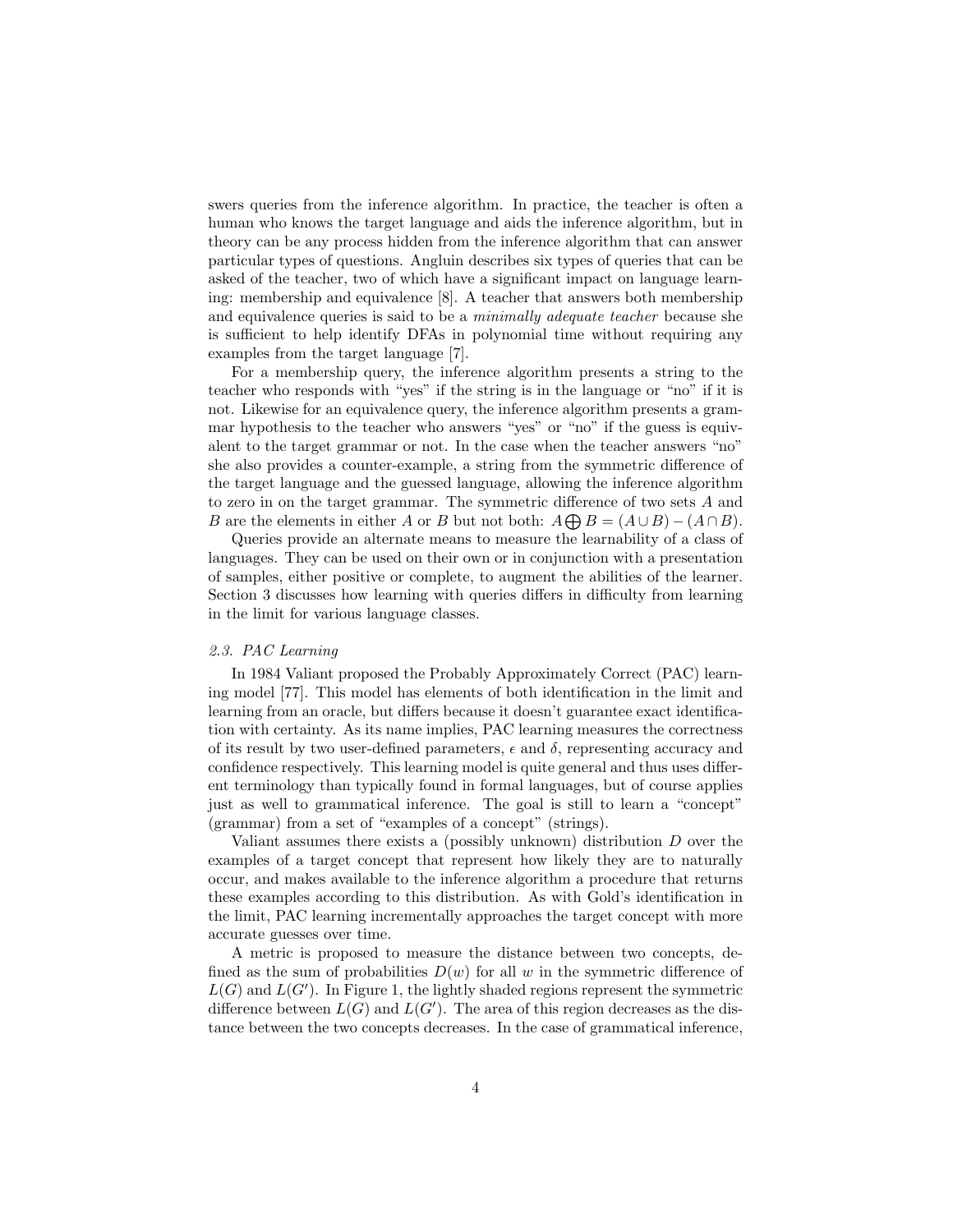

Figure 1: The PAC-learning measure of distance between two language concepts

these two concepts refer to the target grammar and the inference algorithm's current guess.

The PAC learning model's criteria for a successful inference algorithm is one that can confidently (i.e. with probability at least  $1 - \delta$ ) guess a concept with high accuracy (i.e. distance to the target concept is less than  $\epsilon$ ). Valiant demonstrates the PAC learning model with a polynomial time algorithm that approximates bounded conjunctive normal form (k-CNF) and monotone disjunctive normal form (DNF) expressions using just the positive presentation from *D* and a membership oracle.

The novelty and uniqueness of Valiant's model intrigued the grammatical inference community, but negative and NP-hardness equivalence results (e.g. [46, 68]) dampened enthusiasm for PAC learning. Many feel Valiant's stipulation that the algorithm must learn polynomially under *all* distributions is too stringent to be practical since the learnability of many apparently simple concept classes are either known to be NP-hard, or at least not known to be polynomially learnable for all distributions.

Li and Vitanyi propose a modification to the PAC learning model that only considers simple distributions [57]. These distributions return simple examples with high probability and complex examples with low probability, where simplicity is measured by Kolmogorov complexity. Intuition is that simple examples speed learning. This is corroborated by instances of concepts given by the authors that are polynomially learnable under simple distributions but not known to be polynomially learnable under Valiant's more general distribution assumptions.

Despite the learnability improvements that simple PAC learning offers, the PAC learning model has attracted little interest from grammatical inference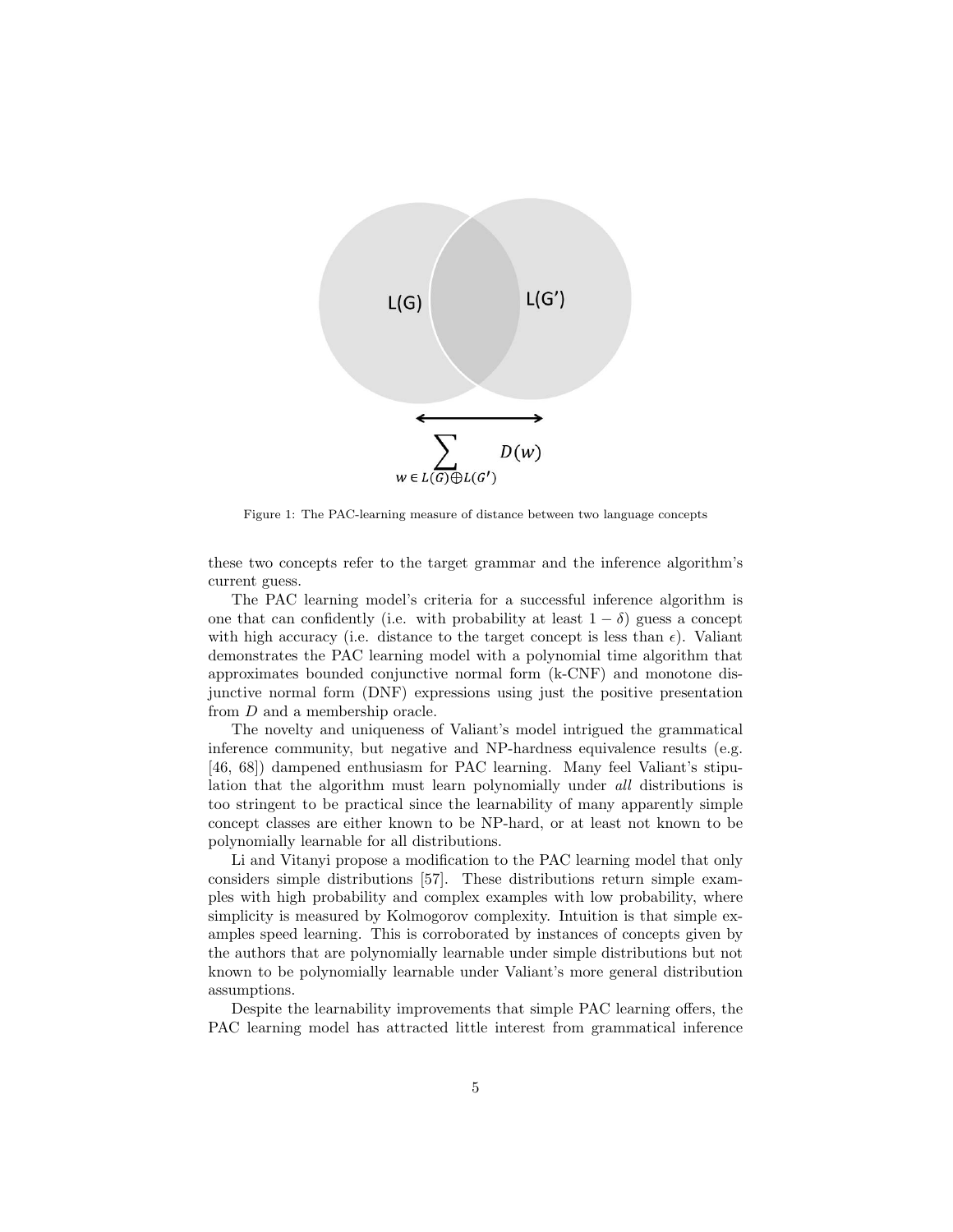researchers in recent years. Identification in the limit and query-based learning models remain far more prevalent, with newer models such as neural networks and evolutionary algorithms also garnering interest.

#### 3. Complexity

A significant portion of the grammatical inference literature is dedicated to an analysis of its complexity and difficulty, with results typically stated for a specific grammar class or type. The broadest form of result is simply whether a language class can be learned or not, while other results consider learning in polynomial time, learning the simplest grammar for the target language, or identifying the target language with a particular probability. Table 1 outlines the complexity results for different language classes and learning models.

Gold showed that a large class of languages can be identified in the limit from complete information including the regular, context-free, context-sensitive, and primitive recursive classes. This identification can be accomplished by a bruteforce style of technique called *identification by enumeration* where, as each new example is presented, the possible grammars are enumerated until one is found that satisfies the presentation seen so far. By contrast, positive information alone cannot identify the aforementioned classes in the limit, nor any other superfinite class [34]. The subsequent sections describe the two easiest grammar classes to infer from the Chomsky hierarchy: regular grammars and context-free grammars. While small context-sensitive extensions to context-free grammars are common as features of source processing systems, little theoretical research has been attempted on the inference of context-sensitive and unrestricted grammars classes so they are omitted from this overview.

#### *3.1. Deterministic Finite Automata*

For any non-trivial language, multiple different grammars can be constructed to generate it. Likewise, there can exist DFAs that differ in their size but are equivalent in the sense that they accept the same language. When inferring a DFA from examples, it is naturally desirable to find the smallest DFA that accepts the target language. There exists only one such minimal DFA for a given language, known as the *canonical* DFA acceptor for that language. Despite the strong identification power of complete information, finding the minimal DFA that accepts an unknown regular language from a finite set of positive and negative samples is NP-complete [35].

Early claims of polynomial-time inference algorithms use the number of states in the target language's canonical acceptor as the input size. With this criteria, Angluin gives negative results for the polynomial identification of regular languages using membership queries only [5] or equivalence queries only [9]. However, if the membership oracle is augmented with a *representative sample* of positive data, a set of strings that exercise all the live transitions in the target language's canonical acceptor, then it is possible to identify a regular language in polynomial time [5]. By combining the power of both membership and equivalence queries, a regular language can be identified in polynomial time even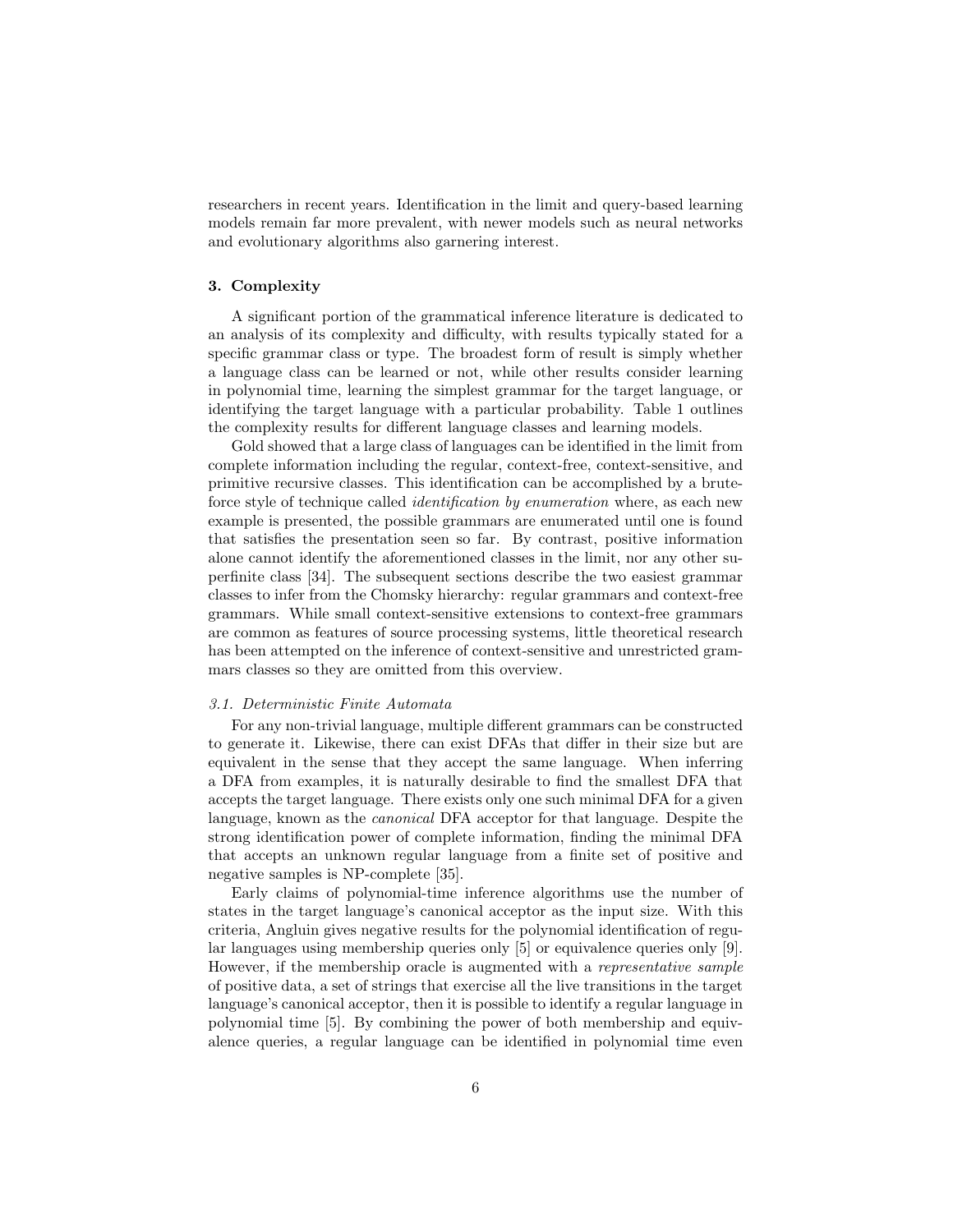| Language                  | Presentation        |                            | Queries                   |                        |                    |
|---------------------------|---------------------|----------------------------|---------------------------|------------------------|--------------------|
| Class                     | Complete            | Positive                   | Membership                | Equivalence            | <b>Both</b>        |
|                           |                     |                            | Only                      | Only                   |                    |
| Finite                    | Identifiable        | Identifiable               |                           |                        |                    |
|                           | the<br>in           | the<br>in                  |                           |                        |                    |
|                           | $\lim$ it [34]      | $\lim$ it [34]             |                           |                        |                    |
| k-reversible              |                     | Polynomial                 |                           |                        |                    |
| automata                  |                     | [6]                        |                           |                        |                    |
| Strictly                  |                     | Identifiable               |                           |                        |                    |
| deterministic             |                     | the<br>$\operatorname{in}$ |                           |                        |                    |
| automata                  |                     | $\lim$ it [83]             |                           |                        |                    |
| Superfinite               | Identifiable        | <b>Not</b>                 |                           |                        |                    |
|                           | the<br>in           | identifiable               |                           |                        |                    |
|                           | $\lim$ it [34]      | the<br>in                  |                           |                        |                    |
|                           |                     | $\lim$ it [34]             |                           |                        |                    |
| Regular                   | Finding the         |                            | Polynomial                | $\overline{\text{No}}$ | Polynomial         |
|                           | minimum             |                            | for                       | polynomial             | [7]                |
|                           | <b>DFA</b><br>state |                            | representative            | algorithm              |                    |
|                           | NP-hard<br>is       |                            | sample [5]                | $[9]$                  |                    |
|                           | [35]                |                            |                           |                        |                    |
|                           |                     | Polynomial [18]            |                           |                        |                    |
| Reversible                |                     | Identifiable               |                           |                        |                    |
| context-                  |                     | the<br>$\operatorname{in}$ |                           |                        |                    |
| free                      |                     | limit<br>with              |                           |                        |                    |
|                           |                     | structured                 |                           |                        |                    |
|                           |                     | strings [73]               |                           |                        |                    |
| Noncounting               |                     | Identifiable               |                           |                        |                    |
| context-                  |                     | with                       |                           |                        |                    |
| free                      |                     | structured                 |                           |                        |                    |
|                           |                     | strings $[21]$             |                           |                        |                    |
| Very simple               |                     | Polynomial                 |                           | Polynomial             |                    |
|                           |                     | identifi-                  |                           | [82]                   |                    |
|                           |                     | able in the                |                           |                        |                    |
|                           |                     | $\lim$ it [82]             |                           |                        |                    |
| Structurally              |                     |                            |                           |                        | Polynomial         |
| reversible                |                     |                            |                           |                        | [14]               |
| context-                  |                     |                            |                           |                        |                    |
| free                      |                     |                            |                           |                        |                    |
| Simple de-<br>terministic |                     |                            |                           |                        | Polynomial<br>[40] |
| Context-                  |                     |                            | As hard                   |                        |                    |
|                           |                     |                            | <b>as</b>                 |                        | Polynomial<br>with |
| free                      |                     |                            | inverting<br>$RSA$ $[10]$ |                        | structured         |
|                           |                     |                            |                           |                        | strings            |
|                           |                     |                            |                           |                        | $[72]$             |
|                           |                     |                            |                           |                        |                    |

Table 1: Learnability and complexity results for various language classes using different learning models 7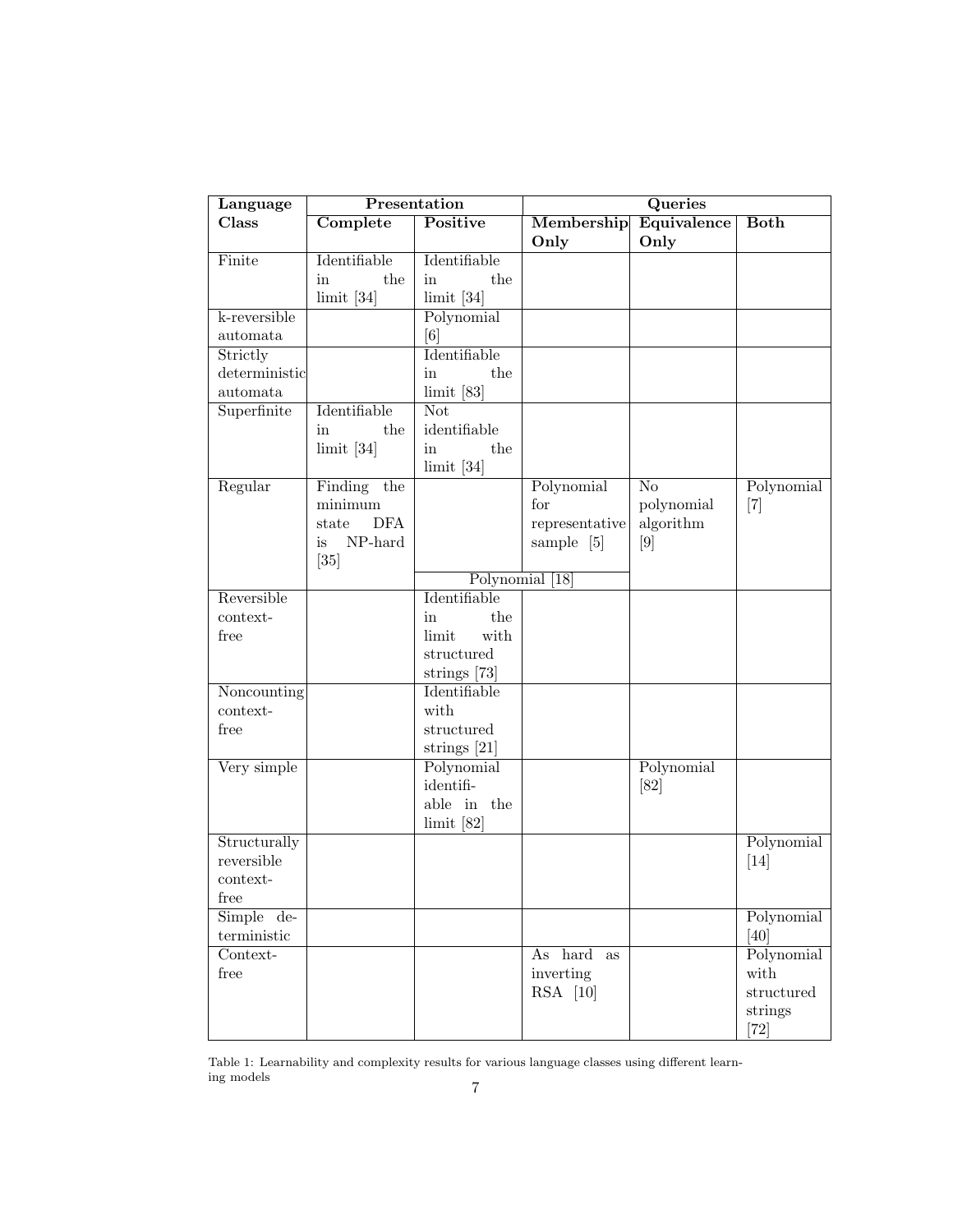without a single positive example in the unknown language [7]. Her proposed algorithm runs in time polynomial to the number of states in the minimum DFA and the longest counter-example provided by the equivalence oracle.

Several algorithms have been developed for the inference of DFAs from examples. These algorithms generally start by building an augmented prefix tree acceptor from positive and negative samples, then perform a series of state merges until all valid merges are exhausted. Each state merge has the effect of generalizing the language accepted by the DFA. The algorithms differ by how they select the next states to merge, constraints on the input samples, and whether or not they guarantee the inference of a minimal DFA.

An early state-merging algorithm is described by Trakhtenbrot and Barzdin that infers a minimal DFA in polynomial time, but requires that all strings up to a certain length are labeled as positive or negative [76]. The *regular positive and negative inference* (RPNI) algorithm also finds the canonical acceptor but allows an incomplete labeling of positive and negative examples which is more common in practice [67]. RPNI does, however, require the positive examples contain a characteristic set with respect to the target acceptor. A *characteristic set* is a finite set of positive examples  $S \subset L(A)$  such that there is no other smaller automata  $A'$  where  $S \subset L(A') \subset L(A)$ . Lang provides convincing empirical evidence that his *exbar* algorithm out-performs comparable algorithms, and represents the state of the art in minimal DFA inference [51].

The algorithms discussed so far are guaranteed to infer a minimal DFA for the given examples, but *evidence driven state merging* (EDSM) algorithms relax this requirement for better scalability and performance. The order that states in a prefix tree are merged has a significant impact on an algorithm's performance because each merge restricts possible future merges. Bad merge decisions cause a lot of backtracking that can be avoided with smarter merge decisions. EDSM algorithms are so named because they use evidence from the merge candidates to determine a merge that is likely to be a good generalization, such as the heuristic proposed by Rodney Price in the first EDSM algorithm [52] and a winner of the Abbadingo Learning Competition. Differences in EDSM algorithms come down to the search heuristic used to select merges, and several have been tried such as beam search [51], stochastic search and the *self-adaptive greedy estimate* (SAGE) algorithm [45]. These search heuristics are comparable in performance and are the best known inference algorithms for large or complex DFAs.

#### *3.2. Context-free grammars*

Polynomial-time algorithms to learn higher grammar classes have also been investigated, in particular for context-free grammars. Unlike DFA inference, there is currently no known polynomial algorithm to identify a general contextfree language from positive and negative samples, so most polynomial results in the literature either learn a strict subset of context-free grammars, use structured strings as input, or both.

Angluin and Kharitonov give a hardness result that applies to all contextfree languages: constructing a polynomial-time learning algorithm for context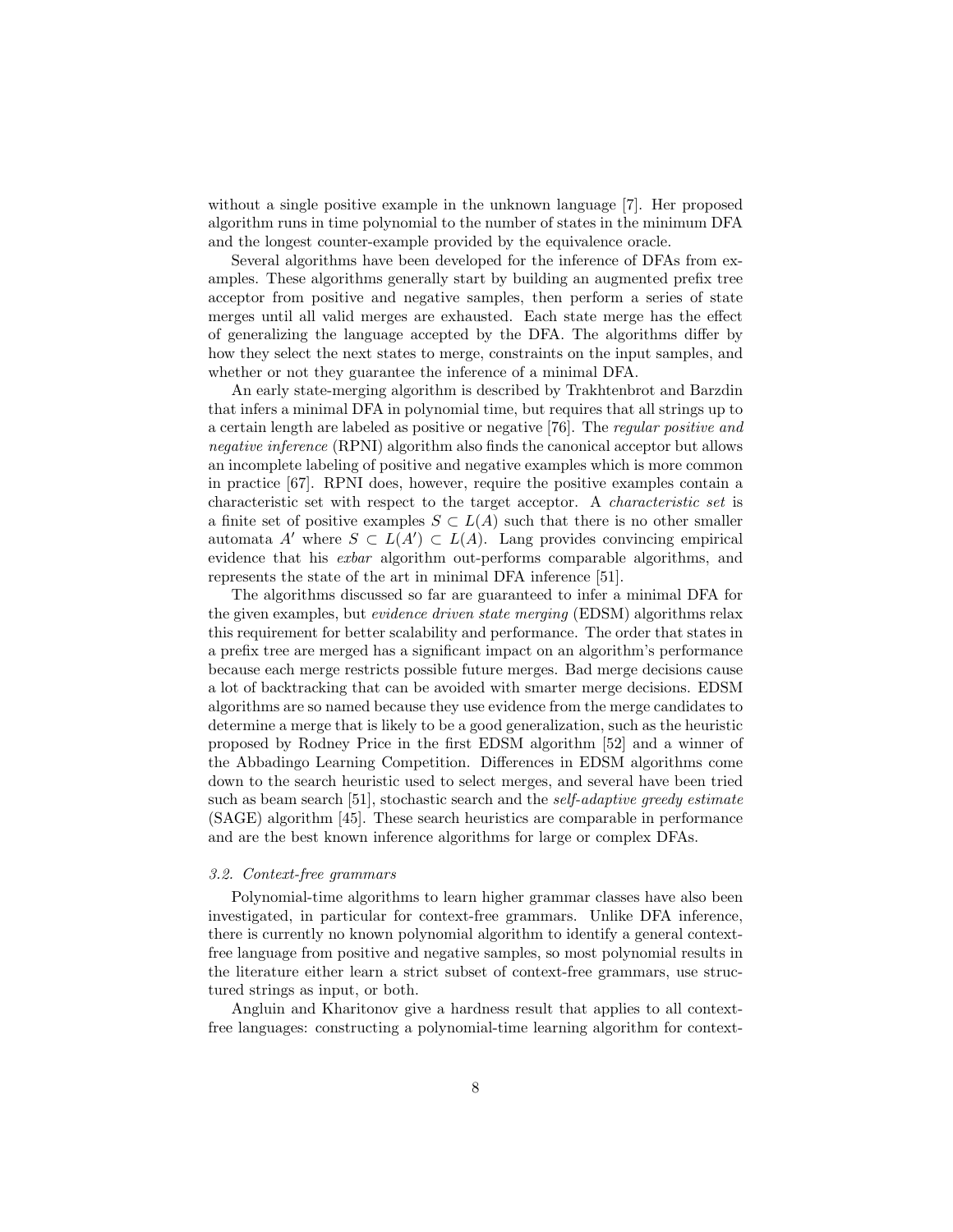free grammars using membership queries only is computationally equivalent to cracking well-known cryptographic systems, such as RSA inversion [10].

Anecdotally, it appears a fruitful method to find polynomial-time learning algorithms for context-free languages from positive samples is to adapt corresponding algorithms from DFA inference, with the added stipulation that the sample strings be structured. A structured string is a string along with its unlabelled derivation tree, or equivalently a string with nested brackets to denote the shape of its derivation tree. Sakakibara has shown this method effective by adapting Angluin's results for learning DFAs by a minimally adequate teacher [7] and learning reversible automata [6] to context-free variants with structured strings [72, 73].

Clark et al. have devised a polynomial algorithm for the inference of languages that exhibit two special characteristics: the finite context property and the finite kernel property [18]. These properties are exhibited by all regular languages, many context-free languages, and some context-sensitive languages. The algorithm is based on positive data and a membership oracle. More recently, Clark has extended Angluin's result [7] of learning regular languages with membership and equivalence queries to a larger subclass of context-free languages [17].

Despite the absence of a general efficient context-free inference algorithm, many researchers have developed heuristics that provide relatively good performance and accuracy by sacrificing exact identification in all cases. We describe several such approaches related to software engineering in Section 4.

#### 4. Applications in Software Engineering

Grammatical inference has its roots in a variety of separate fields, a testament to its wide applicability. Implementors of grammatical inference applications often have an unfair advantage over purely theoretical GI research because theorists must restrict themselves to inferring abstract machines (DFAs, context-free grammars, transducers, etc.) making no additional assumptions about the underlying structure of the data. Empiricists, on the other hand, can make many more assumptions about the structure of their data because their inference problem is limited to their particular domain.

Researchers attempting to solve a practical inference problem will usually develop their own custom solution, taking advantage of structural assumptions about their data. Often this additional domain knowledge is sufficient to overcome inference problems that theorists have proved impossible or infeasible with the same techniques in a general environment. The applications described in the following sections use grammatical inference techniques, but rarely result from applying a purely theoretical result to a practical problem.

#### *4.1. Inference of General Purpose Programming Languages*

Programming language design is an obvious area to benefit from grammatical inference because grammars themselves are first-class objects. Programming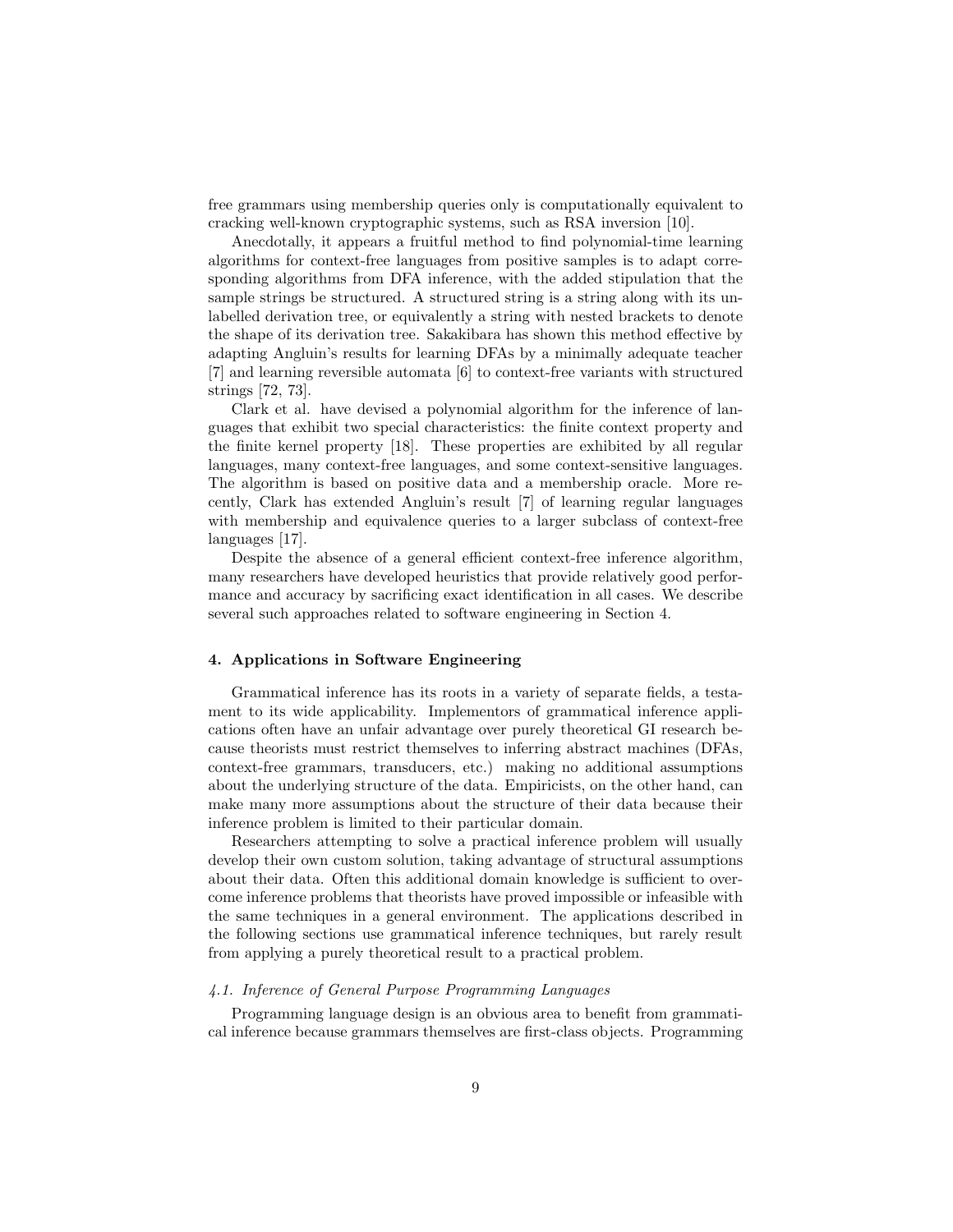languages almost universally employ context-free, non-stochastic grammars to parse a program, which narrows the possible inference approaches considerably when looking for an inductive solution. When discussing the inference of programming language grammars here, the terms "sample" and "example" refer to instances of computer programs written in the target programming language.

Crespi-Reghizzi et al. suggest an interactive system to semi-automatically generate a programming language grammar from program samples [22]. This system relies heavily on the language designer to help the algorithm converge on the target language by asking for appropriate positive and negative examples. Every time the learning algorithm conjectures a new grammar, it outputs all sentences for that grammar up to a certain length. If the conjectured grammar is too large, there will be sentences in the output that don't belong and the designer marks them as such. If the conjectured grammar is too small, there will be sentences missing from the output and the designer is expected to provide them. This latter task is significantly more difficult because the cognitive burden of creating correct missing sentences is much greater than identifying flaws in existing sentences. A modern technique to alleviate this burden is to mutate programs in the positive set to automatically produce examples for the negative set. The designer's corrections are finally fed back into the algorithm which corrects the grammar and outputs a new conjecture, and the process repeats until the target grammar is obtained.

Another system is proposed by Dubey et al. to infer a context-free grammar from positive samples for a programming language dialect when the standard language grammar is already known [29]. Their algorithm requires the nonterminals in the dialect grammar to be unchanged from the standard grammar, but allows for the terminals and production rules to be extended in the dialect grammar (i.e. new keywords can be added in the dialect along with their associated grammar rules). Their approach has the advantage of being fully automated so the designer simply needs to provide the dialect program samples and the standard language grammar. The authors have improved their original heuristic-based inference algorithm to a deterministic one that guarantees the output grammar parses all sample programs in the dialect language.

An alternate solution to the same dialect inference problem is described by Di Penta et al [28, 27]. Their approach is also automated and uses a genetic algorithm that appears to mimic the changes a human developer would reasonably make to the starting grammar. This has the advantage of keeping the starting grammar's non-terminal names and structure mostly intact in the resulting dialect grammar, allowing it to be understood and maintained by human developers with little disruption or rework.

#### *4.2. Inference of Domain Specific Languages*

Domain specific languages (DSLs) are languages whose syntax and notation are customized for a specific problem domain [64, 30, 33, 62], and are often more expressive and declarative compared to general purpose languages (GPLs). DSLs are intended to be used, and possibly designed, by domain experts who do not necessarily have a strong computer science background. Grammatical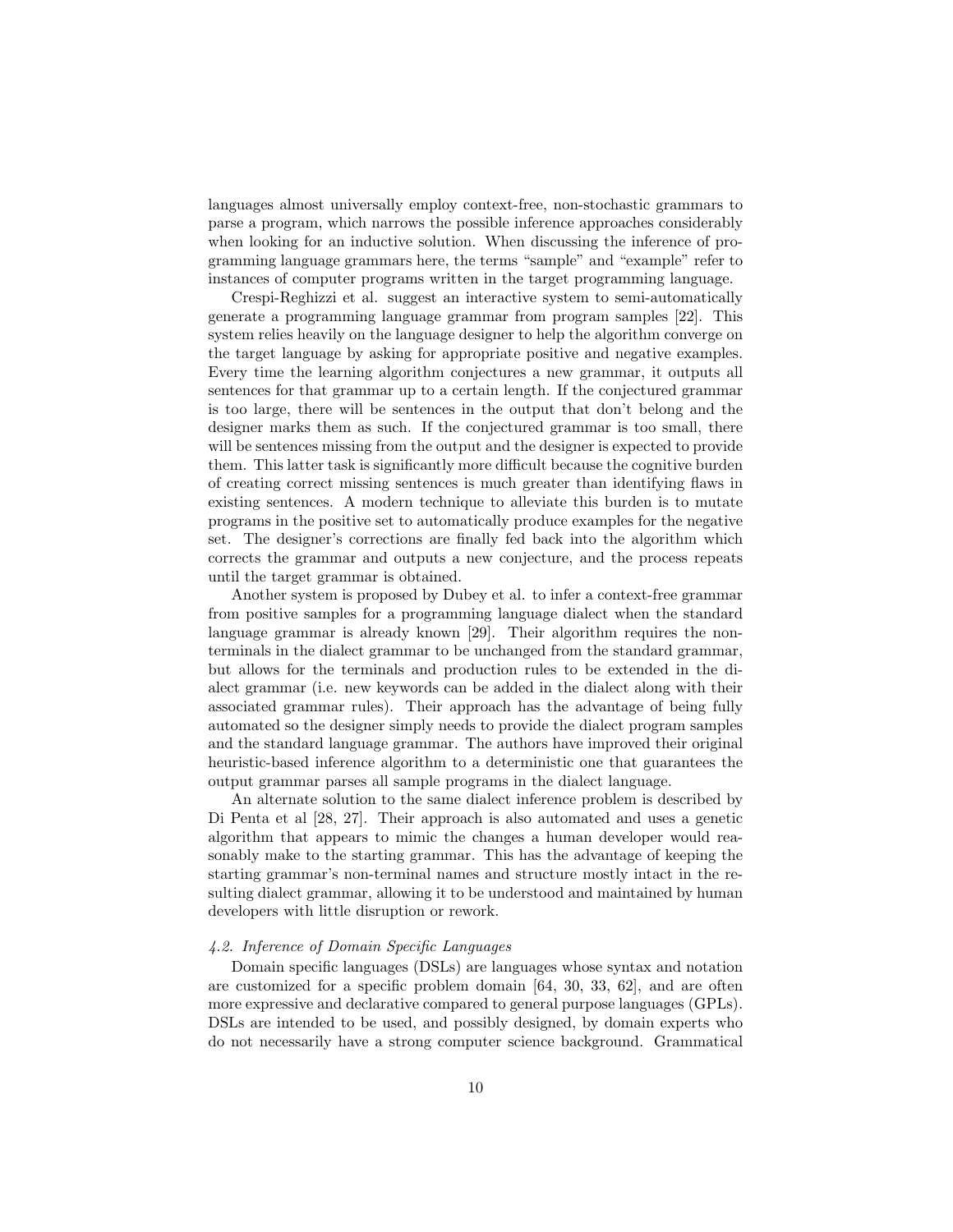inference allows the creation of a grammar for a DSL by only requiring positive (and possibly negative) program samples by the designer.

The techniques for DSL inference are the same as those for GPLs, but far more success has been had inferring DSL grammars because of their smaller size and complexity. An empirical study corroborates the common intuition that DSL syntax is simpler than GPL syntax [20]. The authors of the study devised and applied a set of LR table metrics and generated language metrics applied to six DSLs (EXPR, FDL, EBNF, CFDG, GAL, ANTLR) and four GLPs (Ruby, C, Python, Java).

Crepinšek et al. have developed both a brute-force algorithm  $[79]$  and a genetic algorithm [78] to infer grammars for small DSLs using positive and negative samples. The brute-force approach exploits the fact that derivation trees of grammars in Chomsky Normal Form resemble full binary trees. These derivation trees are enumerated until one is found whose grammar parses all positive samples and no negative samples. The number of derivation trees explored can be drastically reduced by only searching for trees with a distinct nonterminal labelling, but even with this optimization the search space is still prohibitive for large programs.

For the evolutionary approach, the authors combine a set of grammar production rules into a *chromosome* representing a complete grammar, then apply crossover and mutation genetic operators that modify a population of chromosomes for the next generation. They use a fitness function that reflects the goal of having the target grammar accept all positive samples and reject all negative samples. Since a single random mutation is more likely to produce a grammar that rejects both positive and negative samples, the authors found that testing a chromosome on only positive samples converges more quickly to the target grammar than testing it on negative samples. Therefore, they chose a fitness value proportional to the total length (in tokens) of the positive samples that can be parsed by a chromosome. Negative samples, used to control overgeneralization, are only included in the fitness value if all positive samples are successfully parsed.

This genetic approach has been shown to accurately infer small DSLs [78], including one discussed by Javed et al. to validate UML class diagrams from use cases [41]. Javed et al. express UML class diagrams in a custom DSL and require a domain expert to provide positive and negative use cases written in that DSL. The system validates these use cases against the given UML diagrams and reports feedback to the user, who can use that feedback to change the UML diagrams to improve use case coverage. In this situation the computer is providing valuable context and information to the human user who is making the important generalization and specialization decisions for the grammar, but in theory UML diagrams can be synthesized entirely from the use case descriptions given a sufficiently powerful grammar inference engine.

Javed et al. extend their genetic algorithm by learning from positive samples only by using beam search and Minimum Description Length (MDL) heuristics [53] in place of negative examples to control overgeneralization of the conjectured grammar [43]. The idea here is to find the simplest grammar at each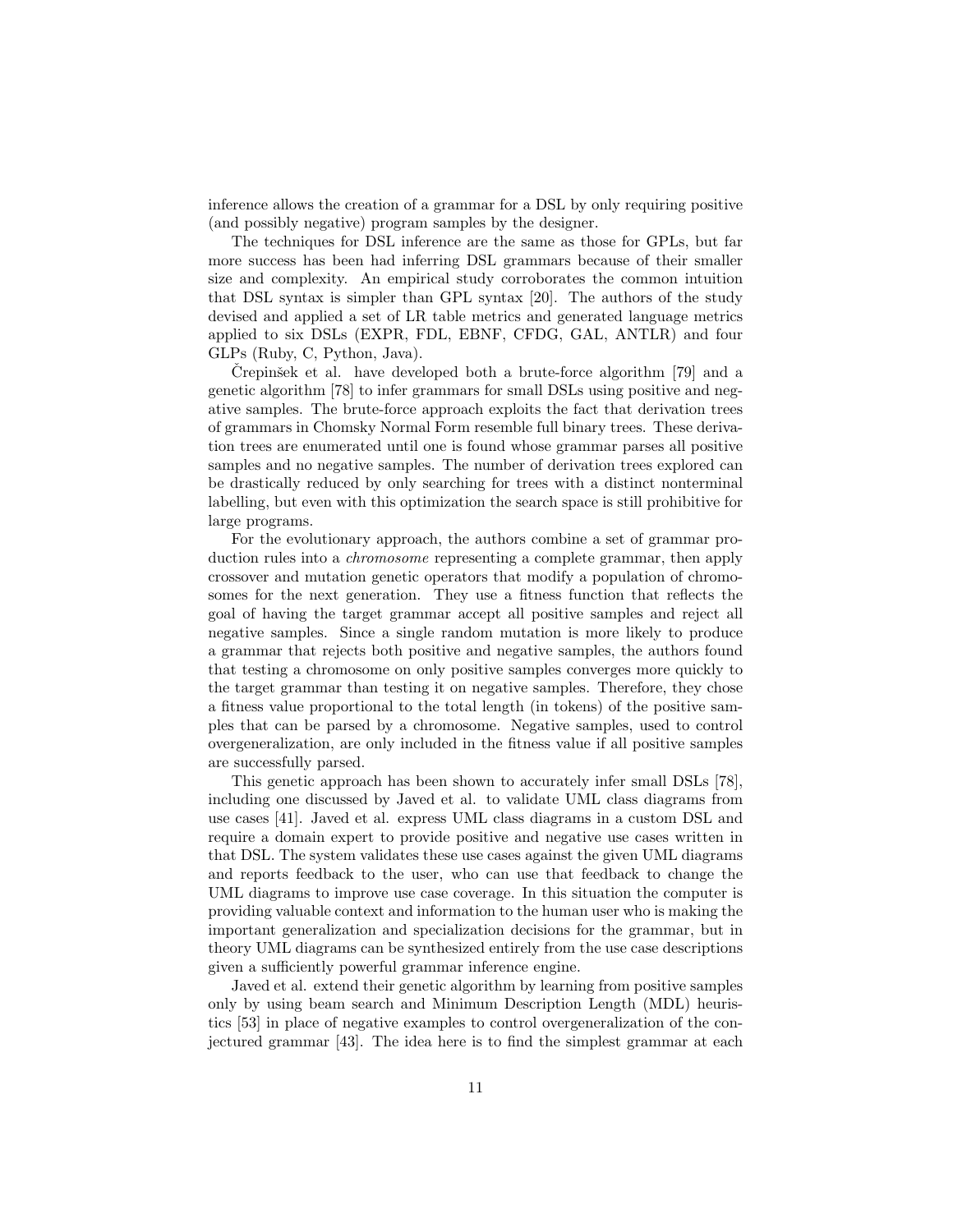step and incrementally approach the target grammar. MDL is used as a measure of grammar simplicity, and beam search is used to more efficiently search the solution space of possible grammars. One disadvantage of this approach is it requires the positive samples to be presented in a particular order, from simplest to most complex, which allows the learning algorithm to encode the incremental differences from the samples into the target grammar. The authors' subsequent effort into a grammar inference tool for DSLs, called *MAGIc*, eliminates this need for an order-specific presentation of samples by updating the grammar based on the difference between successive (arbitrary) samples  $[61, 39]$ . This frees the designer from worrying about the particular order to present their DSL samples to the learning algorithm. Hrnčič et al. demonstrate how *MAGIc* can be adapted to infer DSLs embedded in a general purpose language (GPL) given the GPL's grammar [38]. The GPL's grammar rules are included in the chromosome, but frozen so they cannot mutate. Learning, therefore, occurs strictly on the DSL syntax and the locations in the GPL grammar where the embedded DSL is allowed.

The inference of DSLs can make it easier for non-programmer domain experts to write their own domain-specific languages by simply providing examples of their DSL programs. It can also be used in the migration or maintenance of legacy software whose grammar definitions are lost or unavailable.

#### *4.3. Inference of Graph Grammars and Visual Languages*

Unlike one-dimensional strings whose elements are connected linearly, visual languages and graphs are connected in two or more dimensions allowing for arbitrary proximity between elements. Graph grammars define a language of valid graphs by a set of production rules with subgraphs instead of strings on the right-hand side.

Fürst et al. propose a graph grammar inference algorithm based on positive and negative graph samples [32]. The algorithm starts with a grammar that produces exactly the set of positive samples then incrementally generalizes towards a smaller grammar representation, a strategy similar to typical DFA inference algorithms which build a prefix tree acceptor then generalize by merging states. The authors demonstrate their inference algorithm with a flowchart example and a hydrocarbon example, making a convincing case for its applicability to software engineering tasks such as metamodel inference and reverse engineering visual languages.

Another graph grammar inference algorithm is proposed by Ates et al. which repeatedly finds and compresses overlapping identical subgraphs to a single nonterminal node [11]. This system uses only positive samples during the inference process, but validates the resulting grammar by ensuring all the graphs in the training set are parsable and other graphs which are close to but distinct from the training graphs are not parsable. Ates et al. demonstrate their algorithm with two practical inferences: one for the structure of a programming language and one for the structure of an XML data source.

Kong et al. use graph grammar induction to automatically translate a webpage designed for desktop displays into a webpage designed for mobile dis-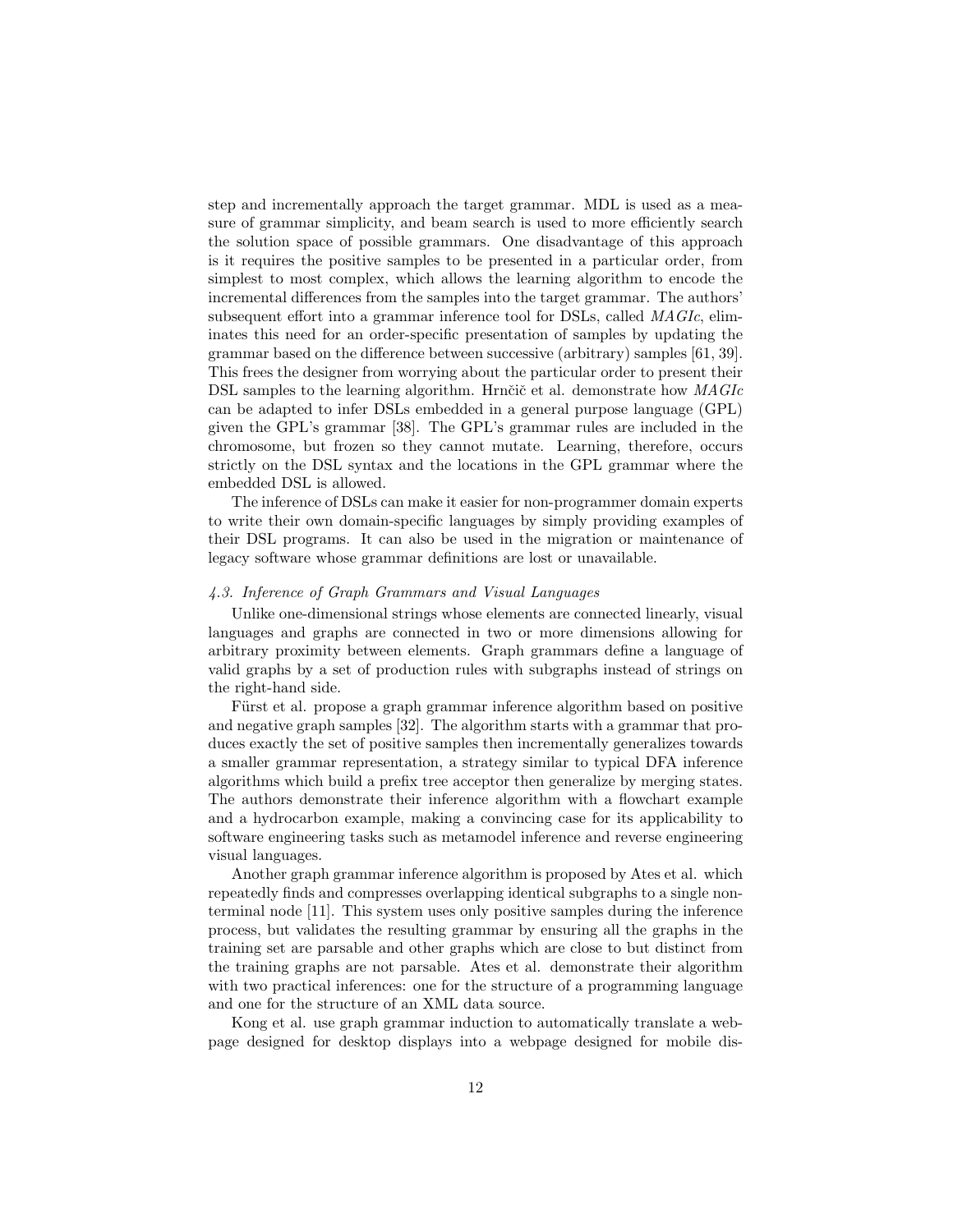plays [48]. The inference performed is similar to the aforementioned proposed by Ates et al. [11] because they both use the Spatial Graph Grammar (SGG) formalism and subgraph compression. The induction algorithm consumes webpages, or more accurately their DOM trees, to produce a graph grammar. After a human has verfied this grammar it is used to parse a webpage, and the resulting parse is used to segment the webpage into semantically related subpages suitable for display on mobile devices.

Graph grammar inference algorithms are less common than their text-based counterparts, but provide a powerful mechanism to infer patterns in complex structures. Parsing graphs is NP-hard in general, causing these algorithms to be more computationally expensive than inference from text. Most graph grammar learners overcome this complexity by restricting their graph expressiveness or employing search and parse heuristics to achieve a polynomial runtime.

# *4.4. Inference from Execution Traces*

Grammatical inference is well suited to analyses involving program execution because the events in execution traces are temporally ordered in the same way that characters in strings are spatially ordered. Most of the applications described below use some form of encoding scheme to represent execution traces as strings before applying grammatical inference techniques to reverse engineer a model representing the behaviour of the running program.

Section 3 describes the difficulty inferring various language classes from positive samples alone, and in particular that only finite languages can be identified in the limit from positive samples [34]. The SEQUITUR algorithm, developed by Nevill-Manning and Witten, is designed to take a single string (long but finite) and produce a context-free grammar that reflects repetitions and hierarchical structure contained in that string [65]. This differs from typical grammar inference algorithms because it does not generalize. Data compression is an obvious use of this algorithm, but it has found other uses in software engineering. For example, Larus uses the SEQUITUR algorithm to concisely represent a program's entire runtime control flow and uses this dynamic control flow information to identify heavily executed paths in the program to focus performance and compiler optimization efforts [54].

Many of the inference algorithms discussed in this section use a variation of the *k*-tails NFA inference algorithm developed by Biermann and Feldman [12]. This algorithm takes an integer parameter  $k = 1, 2, 3, \ldots$  and initially computes a set of strings of length *k*, called *k*-tails, for each state in the candidate NFA. The definition of a *k*-tail can be stated simply: "state *a* has a *k*-tail  $t \in \Sigma^k$ iff starting from  $\alpha$  it's possible to see the sequence  $t^{\prime\prime}$  [70]. Once  $k$ -tails are computed for each state, the finite state machine is generalized by merging states with identical *k*-tails until no more merges are possible.

Lo et al. compare algorithms, such as the *k*-tails algorithm, that infer simple finite state automata (FSA) representing a software system's behavioural model to algorithms that infer FSA annotated with data-flow information, known as "extended FSA" or EFSA [59]. Their comparison covers three general areas: 1) the quality of the inferred model, measured by how well it captures legal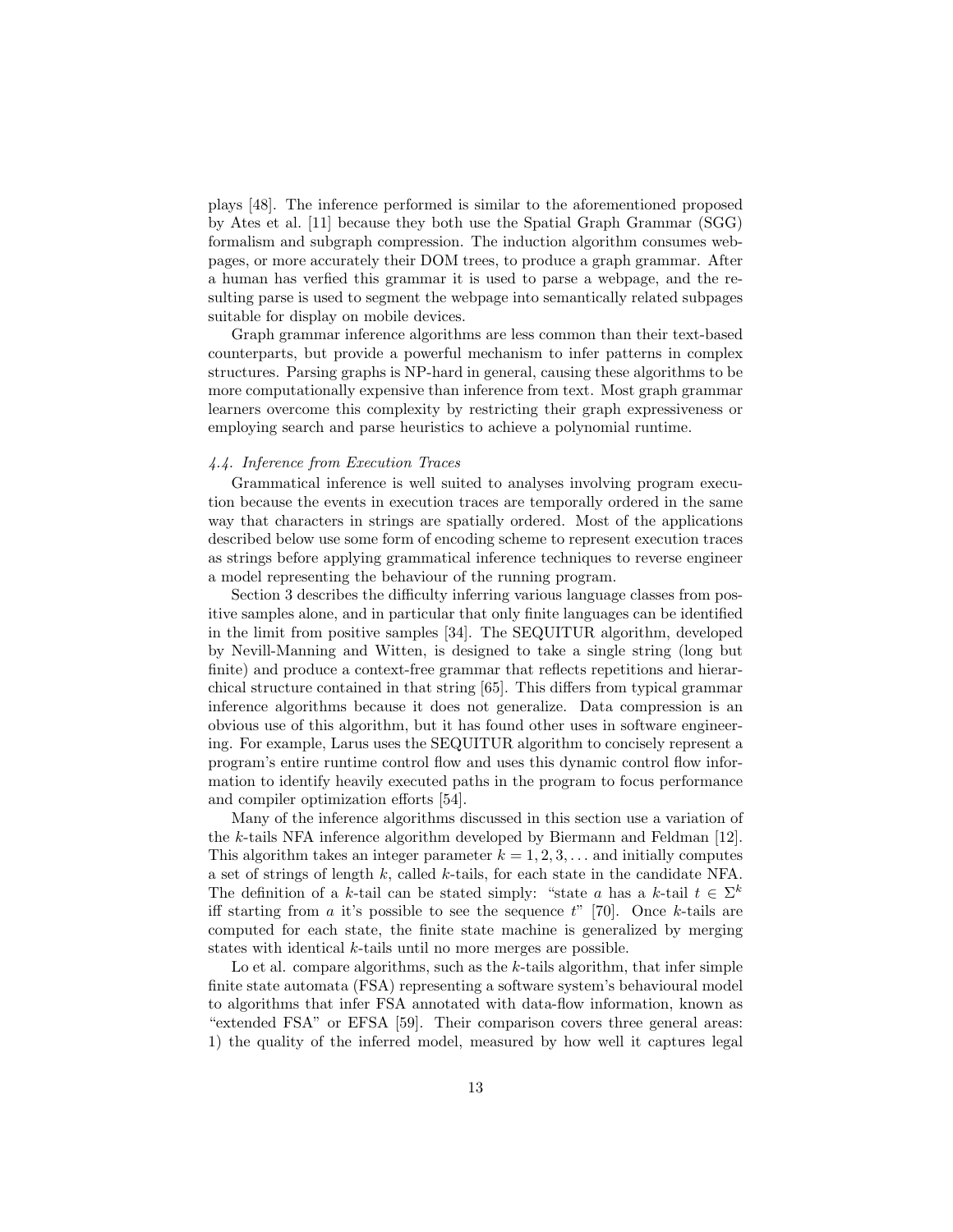behaviour and rejects illegal behaviour, 2) the performance difference between FSA and EFSA during inference and analysis, and 3) how the effectiveness of these techniques differ under sparse or dense trace data.

Ammons et al. use runtime trace data to discover program specifications that can be subsequently refined and used for automated program verification [3]. The specifications in mind here are programming interfaces and abstract datatypes used by the application. For example, the inferred specification may capture the correct order of function calls in a socket connection lifecycle: create socket, bind to port, listen, accept connection, read/write bytes, close socket. Inference is done in two steps: (1) a probabilistic NFA learner [69] (based on the *k*-tail algorithm) produces an NFA with weighted transitions representing how often that transition was taken in the training set, then (2) a *corer* strips the low-frequency transitions and leaves the high-frequency "core", subject to some connectivity constraints. The result is an NFA that models common runtime behaviour, which the authors correlate with correct behaviour in a reasonably debugged program.

Reiss and Renieris propose a framework to capture trace data from a running program, then use several compaction schemes to represent the trace data as sequences [70]. In one such scheme function call traces are encoded by placing the callee to the right of its caller and using the "v" character as a placeholder for *return* (e.g. the function call trace "A calls B, A calls C" is encoded as "ABvCv" whereas the trace "A calls B, B calls C" is encoded as "ABCvv"). Some of these sequences are kept intact but compressed (e.g. with SEQUITUR) and others are generalized by recognizing repeating elements (e.g. the sequence AAAABABABC is represented as the regular expression  $A^*(BA)^*BC$ . The authors have developed a FSM construction algorithm designed to take advantage of the assumed structure in trace sequences such as frequent self-loops. The base algorithm merges FSM states that have at least one *k*-tail in common rather than requiring identical *k*-tails as in Biermann and Feldman's original formulation. This relaxed merging rule leads to a higher generalization of the final state machine.

A similar algorithm is described by Cook and Wolf to infer a finite state machine from a stream of execution events [19]. They modify the original *k*-tails algorithm to better handle the unrolling of loops and to ignore noise, defined as low-frequency event sequences. Viewing the trace data as an event stream allows for many different event sources to be incorporated into the inferred model, but also confounds the inference algorithm because unrelated software processes may be producing events concurrently which appear as interleaved events in the trace record. The authors acknowledge the problem of concurrency and suggest annotating each event with its source, or treating some event types as noise in the overall stream and correcting for it with their modified *k*-tail algorithm.

Jones and Oates directly address the problem of concurrent tasks producing an interleaved sequence of events and investigate how to disentangle them [44]. They restrict the problem to two instances of the same task (program) running concurrently, or in terms of automata theory: two executing instances of a single DFA whose transitions are traversed until both instances are in a final state. At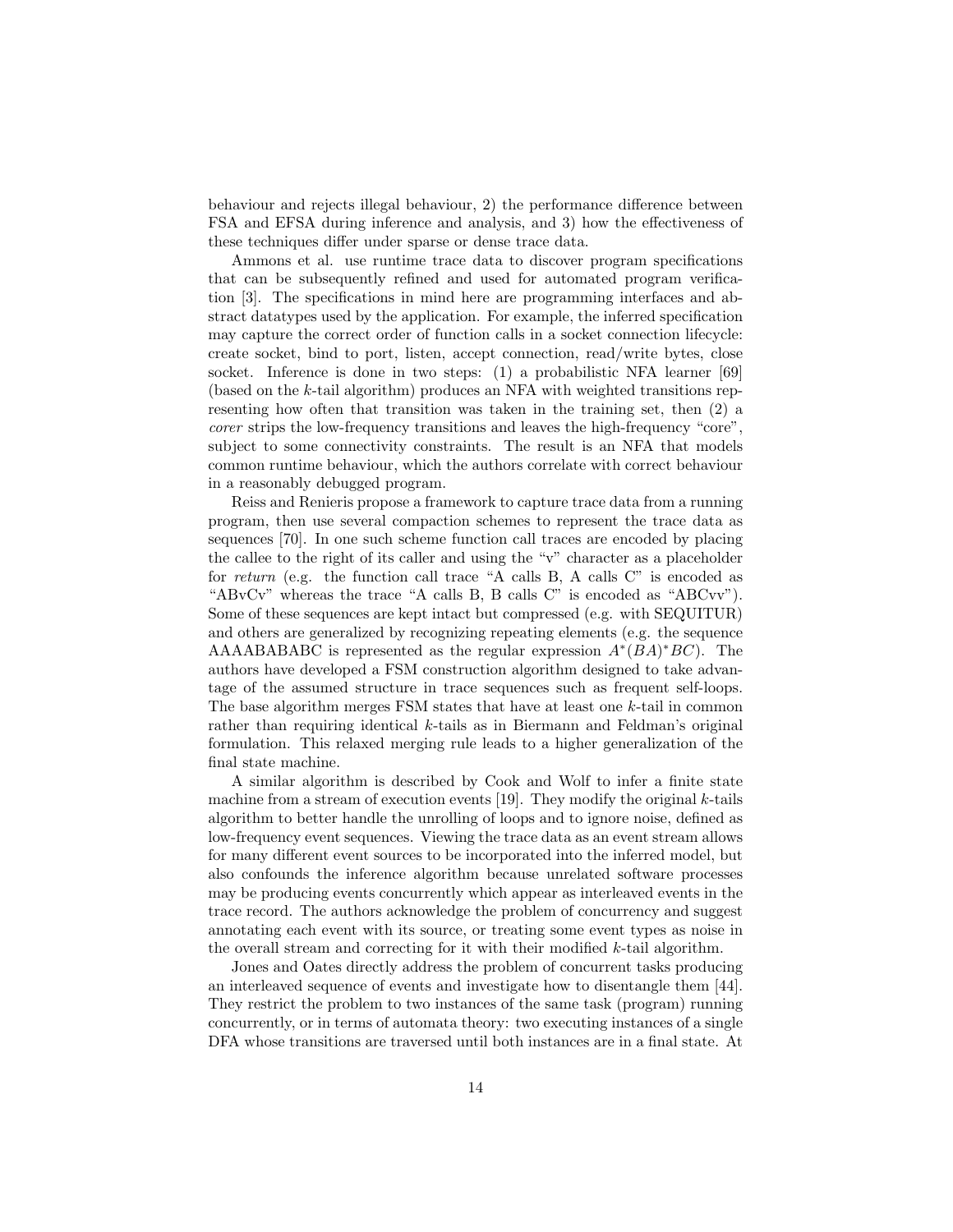each time step one of the two DFA instances is selected at random, and for that instance one of the valid transitions from the current state is selected at random. The symbol for the selected transition is appended to a common string shared by both instances and the next time step commences. The authors show a negative result for extracting a general DFA from its two-instance concurrent execution trace, but demonstrate a restricted language class called *terminated* languages where such an inference is possible. Terminated languages are distinguished by a special terminating character that appears at, and only at, the end of every valid string. The inference procedure involves building a super-DFA that accepts the interleaved language, then extracting the original DFA from it using a simple path-finding approach.

Walkinshaw et al. discuss how the most recent advances in grammatical inference theory can be used in the dynamic analysis of software [81]. Assuming the strings in the target language are once again program traces, they make the novel claim that dynamic analysis (runtime behaviour) is best suited to produce positive samples and static analysis is best suited to produce negative samples. Furthermore, learning with an oracle can be used by executing tests or performing static analysis to answer specific questions such as state reachability. In contrast to other domains these GI resources can be automatically generated and employed without a human's intervention or aid. In a series of experiments, the authors show the increasing effectiveness of adding negative information and an oracle to the inference process. They make a convincing case that combining dynamic analysis, static analysis, automatic test generation, and the latest in theoretical grammatical inference outperforms standard dynamic analysis techniques.

# *4.5. Other uses in Software Engineering*

Cunha et al. attempt to automatically infer the functional dependencies between data cells in a spreadsheet to reverse engineer its underlying business model [23]. This model can be used to ensure the spreadsheet remains valid, consistent, and free from cell formula errors. The authors do not use inference techniques from the grammatical inference community, but rather use algorithms both of their own devising and related to reverse engineering database schema. They recognize that their inference heuristics are specific to their spreadsheet problem domain: "Note that several of these heuristics are possible only in the context of spreadsheets. . . In the spreadsheet domain rich context is provided, in particular, through the spatial arrangement of cells and through labels." [23]

Ahmed Memon proposes using grammatical inference in log files to identify anomalous activity [60]. He treats the contents of log files in a system running normally as a specific language, and any erroneous or anomalous activities reported in the log file are therefore not part of this language. Memon trains a grammar from positive log file samples of a system running normally, then parses subsequent log file entries using this grammar to identify anomalous activity. The inference procedure depends on knowledge of the domain, specifically sixteen text patterns that appear in typical log files: dates, times, IP addresses,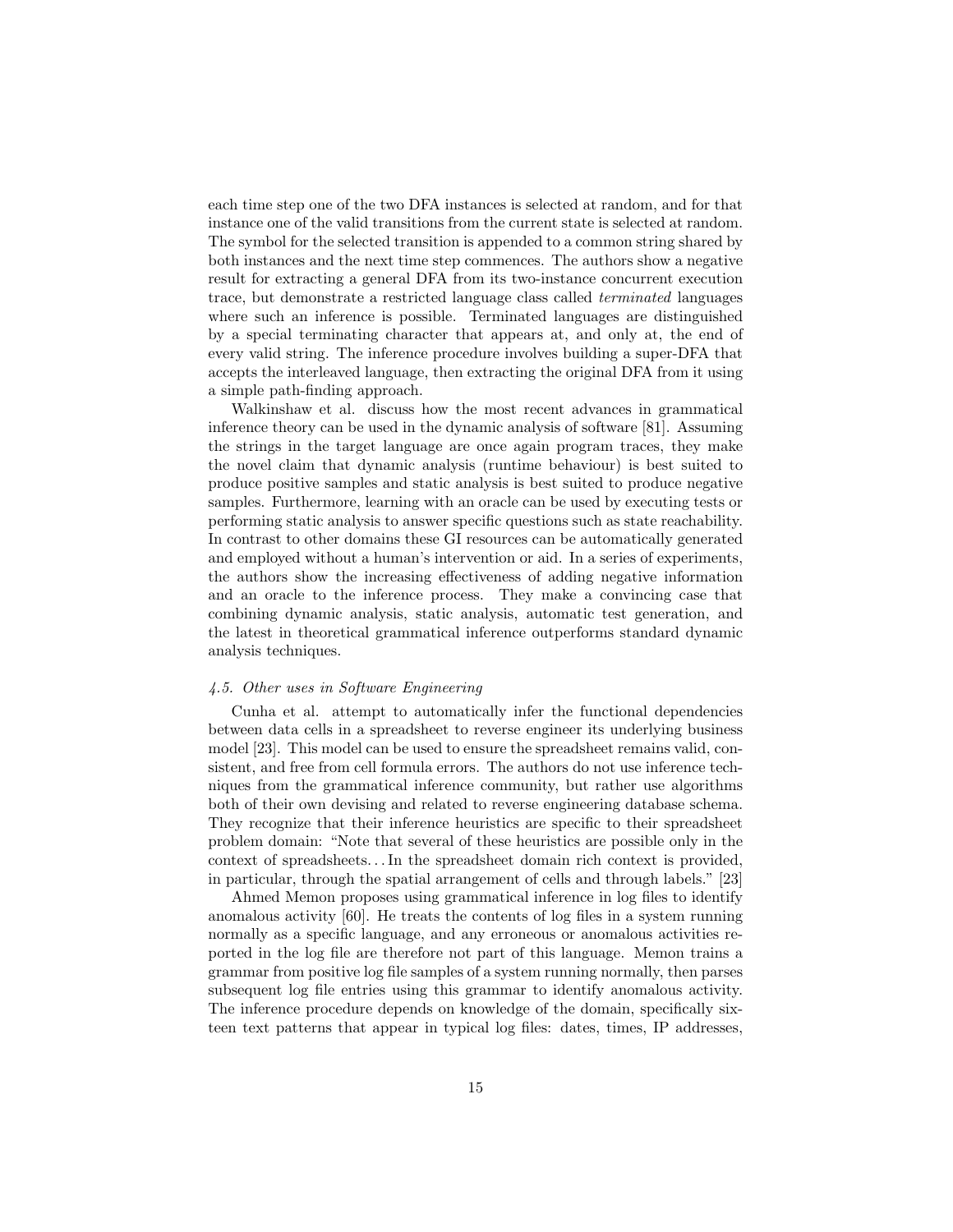session IDs, etc. Once these patterns are identified and normalized, a custom non-terminal merging algorithm is used to generalize the log file grammar.

Another recent use for grammatical inference is in the area of model-driven engineering. The relationship between a grammar and the strings it accepts is analogous to the relationship between a metamodel and the instance models it accepts. Javed et al. describe a method to use grammar inference techniques on a set of instance models to recover a missing or outdated metamodel [42]. The process involves converting the instance models in XML format to a domainspecific language, then performing existing grammar inference techniques on those DSL programs. The authors use their previously developed evolutionary approach [79] to do the actual inference, then recreate a metamodel in XML format from the result so the recovered metamodel can be loaded into a modeling tool. Liu et al. have recently extended this system to handle models with a more complex and segmented organizational structure [58]. The authors refer to these as multi-tiered domains because they support multiple viewpoints into the model.

Aartes et al. have proposed using grammatical inference to learn implementation details of a black-box software system by treating its inputs and associated outputs as a language to be learned [1]. Their algorithm applies a modified result from the theoretical literature, Angluin's  $L^*$  DFA learning algorithm with membership and equivalence queries. The black-box system to be learned acts as an oracle and can answer membership queries about its inputoutput pairs  $((input, output) \in L?)$  by running the implementation on the input and seeing if the expected output is produced. Since this system cannot answer equivalence queries directly, the authors approximate this behaviour by first generating many random strings from the hypothesized grammar then ask a membership query for each generated string. If one of the strings is not in the target language it is returned as a counter-example. If all strings are in the language, the hypothesized grammar is assumed to be equivalent to the target grammar with some level of confidence. The more strings generated for an equivalence query, the higher the confidence.

Two similar problems are grammar convergence [50] and grammar recovery [49], both which involve finding grammars for a variety of software artifacts. The goal of grammar convergence is to establish and maintain a mapping between software artifact structures in different formats that embody the same domain knowledge. Grammatical inference can aid in the early steps of this process to produce a grammar for each knowledge representation by examining available concrete examples. Existing grammar transformation and convergence techniques can then be used on the resulting source grammars to establish a unified grammar.

Grammar recovery can be viewed as a more general version of the grammar inference problem because it seeks to recover a grammar from sources such as compilers, reference manuals and written specifications, in addition to concrete program examples. The effort by Lämmel and Verhoef to recover a VS COBOL II grammar includes leveraging visual syntax diagrams from the manual [49]. These diagrams give clues about the shape of the target grammar's derivation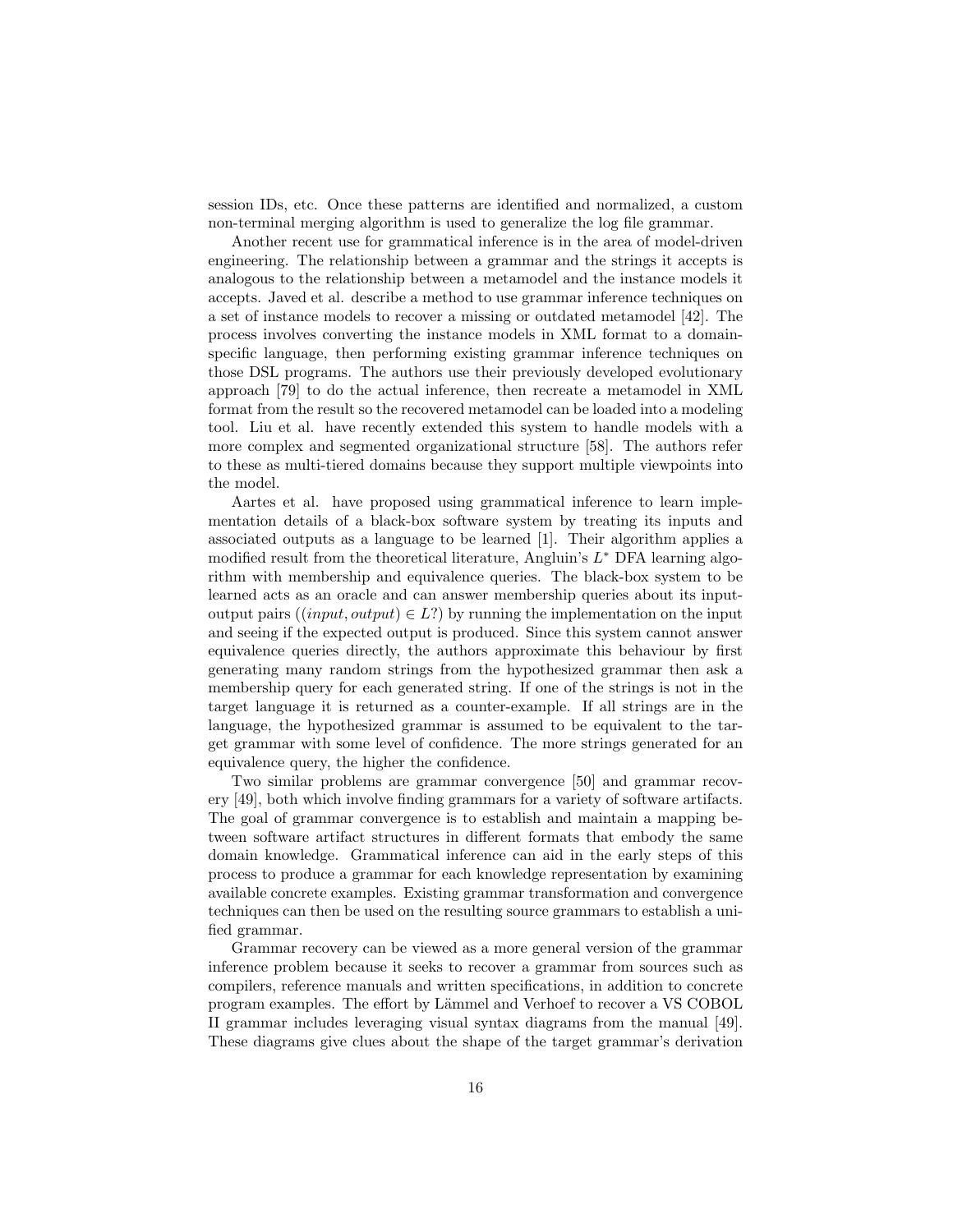tree, knowledge that is known to greatly improve the accuracy of grammatical inference techniques. For example, reversible context-free and non-counting context-free languages are known to be identifiable from positive examples with these types of structured strings [73, 21]. Furthermore, structured strings can be used to identify any context-free language in polynomial time with a membership and equivalence oracle [72]. In the case of grammar recovery, an existing compiler for the language (even without the compiler source code) may be used as a membership oracle.

Nierstrasz et al. have more recently developed a tool to help recover a grammar, and ultimately a parser, from a collection of legacy source code [66]. Their technique requires the reverse engineer to identify text patterns corresponding to source elements (classes, methods, etc.), each of which will become productions in the resulting grammar. A parser is automatically generated from this grammar and validated against the legacy samples. Unparsable code is brought to the engineer's attention so he can provide further text patterns to cover those cases. The parser is regenerated and the process iterates until a sufficient amount of the legacy code can be parsed.

#### 5. Related Surveys

Many surveys of grammatical inference have been written to introduce newcomers to the field and summarize the state of the art. Most give a thorough overview of grammatical inference in general, but each emphasise different aspects of the literature.

Fu and Booth (1986) give a detailed technical description of some early inference algorithms and heuristics with an emphasis on pattern recognition examples to demonstrate its relevance [31]. This survey is heavy on technical definitions and grammatical notation, suitable for someone with prior knowledge in formal languages who prefers to get right into the algorithms and techniques of grammatical inference.

Vidal (1994) provides a concise but thorough overview of the learning models and language classes in grammatical inference, with ample citations for follow-up investigation [80]. He presents each learning model in the context of fundamental learnability results in the field as well as their practical applications without getting too deeply into the details of each learning model.

Dana Ron's doctoral thesis (1995) on the learning of deterministic and probabilistic finite automata primarily investigates PAC learning as it relates to identifying DFAs, and describes practical applications of its use [71]. Although not exhaustive of grammatical inference in general, this thesis is a good reference for someone specifically interested in DFA inference.

Lee (1996) presents an extensive survey on the learning of context-free languages, including those that have non-grammar formalisms [55]. She discusses approaches that learn from both text and structured data, making it relevant to software engineering induction problems.

Sakakibara (1997) provides an excellent overview of the field with an emphasis on computational complexity, learnability, and decidability [74]. He covers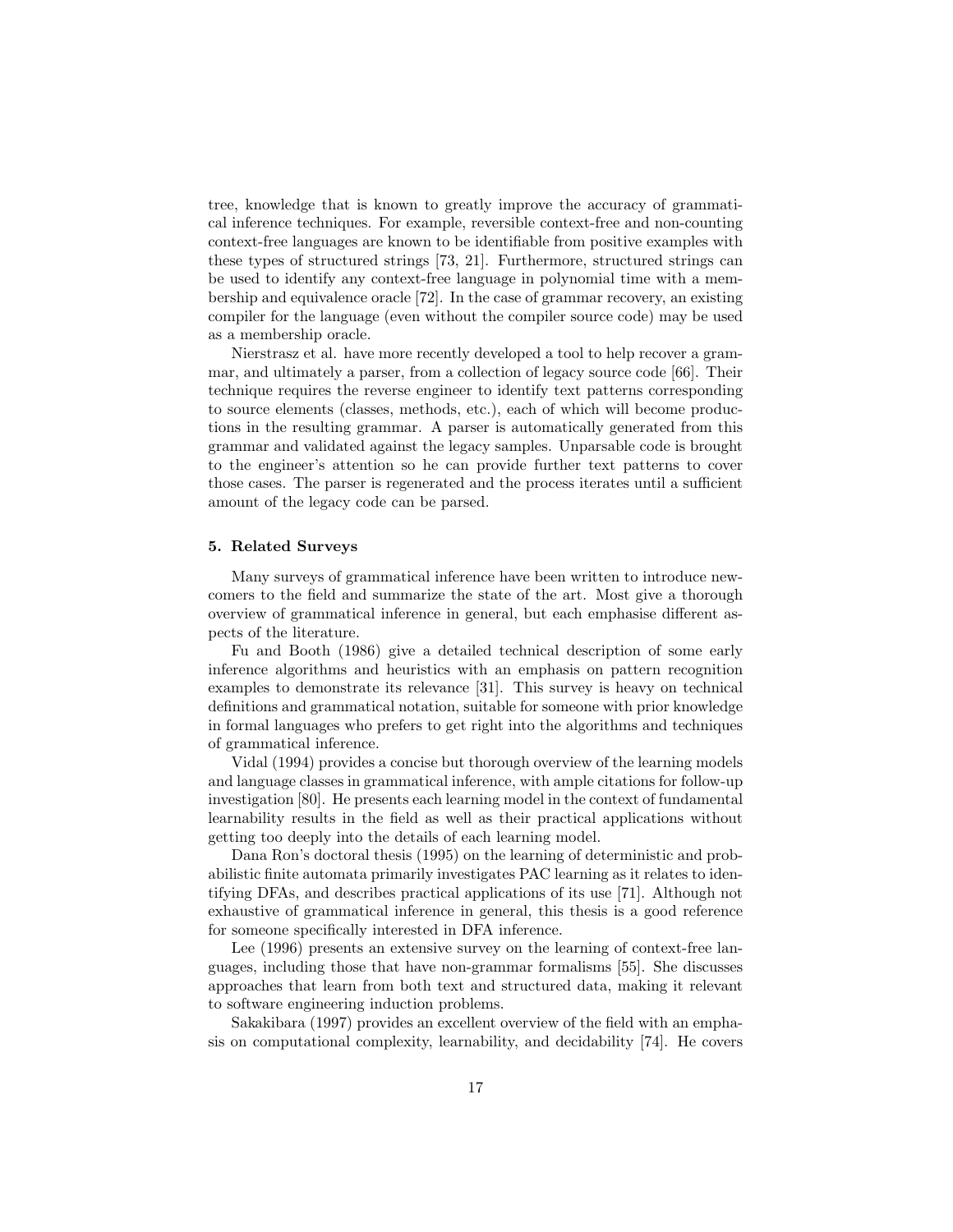a wide range of grammar classes including DFAs, context-free grammars and their probabilistic counterparts. This survey is roughly organized by the types of language classes being learned.

Colin de la Higuera (2000) gives a high-level and approachable commentary on grammatical inference including its historical progress and achievements [24]. He highlights key issues and unsolved problems, and describes some promising avenues of future research. This commentary is not meant as a technical introduction to inference techniques nor an exhaustive survey, and therefore contains no mathematical or formal notation. It rather serves as a quick and motivational read for anyone interested in learning about grammatical inference. A similar piece on grammatical inference is written by Honavar and de la Higuera (2001) for a special issue of the *Machine Learning* journal (volume 44), emphasizing the cross-disciplinary nature of the field [37].

Cicchello and Kremer (2003) and Bugalho and Oliveira (2005) survey DFA inference algorithms in depth, with excellent explanations about augmented prefix tree acceptors, state merging, the red-blue framework, search heuristics, and performance comparisons of state of the art DFA inference algorithms [16, 13].

de la Higuera (2005) provides an excellent guide to grammatical inference, geared toward people (not necessarily experts in formal languages or computational linguistics) who think grammatical inference may help them solve their particular problem [25]. He gives a general roadmap of the field, examples of how grammatical inference has been used in existing applications, and provides many useful references for further investigation by the reader.

Pieter Adriaans and Menno van Zaanen (2006) compare grammatical inference from three different perspectives: linguistic, empirical, and formal  $[2]$ . They introduce the common learning models and broad learnability results in the framework of each perspective, and comment on how these perspectives overlap. This survey is useful for someone who comes from a linguistic, empirical, or formal languages background and wishes to learn about grammatical inference.

#### 6. Future Direction and Challenges

Although some software engineers are finding uses for grammatical inference it is still relatively rare in the field. The potential benefits of GI in software engineering extend beyond obvious applications, such as reverse engineering a parser, to other *grammar-based systems*. Mernik et al. catalogue grammarbased systems, defining them as "any system that uses a grammar and/or sentences produced by this grammar to solve various problems outside the domain of programming language definition and its implementation. The vital component of such a system is well structured and expressed with a grammar or with sentences produced by this grammar in an explicit or implicit manners" [63].

One such example of a grammar-based system is a grammatical approach to problem solving [36]. In this approach a problem description is coverted to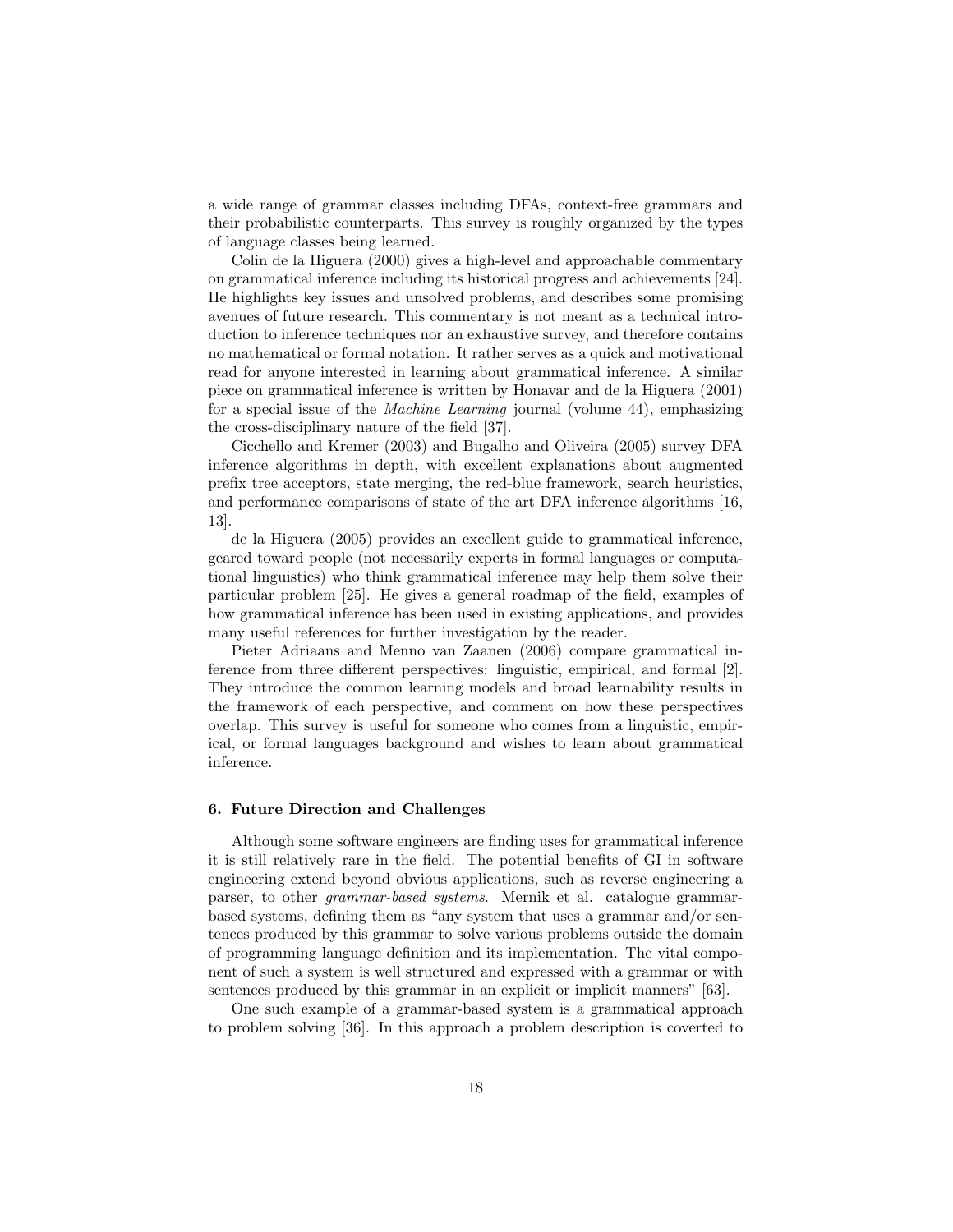a context-free attribute grammar where the grammar productions encode the problem domain concepts and the attributes capture the system behaviour. A sentence in the language of this grammar represents a use case of the system. Grammatical inference may be useful in this situation to work backward through the process: describe system use cases in some DSL, infer a grammar from the use case sentences, and finally generate a conceptual class diagram of the system from the inferred grammar.

Another grammar-based business application is discussed in [56], which uses a user-configurable context-free grammar to describe the workflow and interaction between system components. For example, two productions of the grammar presented in [56] are:

# $Online Purchase \rightarrow [Identification]$ ,  $Presentation$ ,  $Selection$ , *P urchase,* [*Identif ication*]*, Conf irmation, OrderF ulf illment*  $ShoppingCartOperation \rightarrow \{AddItem|DeleteItem|SaveCart\}$ ,  $Checkout$

The sentences of this language are implied by the execution sequence of methods in the various components of the running system. Grammatical inference techniques, especially those discussed in Section 4.4, could be used to recreate this grammar by analysing the execution of the system and reverse-engineer the system workflow at a relatively high level.

The theoretical work in grammatical inference is largely disconnected from these practical uses because implementers tend to use domain specific knowledge to craft custom solutions. Such solutions, while successful in some cases, usually ignore the powerful algorithms developed by the theoretical GI community. Domain knowledge should continue to be exploited – we are not advocating otherwise – but domain knowledge needs to be translated into a form generalpurpose inference algorithms can use. We believe this is the biggest challenge currently facing software engineers wanting to use grammatical inference in their applications: how to map their domain knowledge to theoretical GI constraints.

Constraints can be imposed in several ways, such as simplifying the grammar class to learn, providing negative samples, adding a membership and/or equivalence oracle where none existed, or partially structuring the input data. Often these constraints are equivalent to some existing structural knowledge or implicit assumptions about the input data, but identifying these equivalences is nontrivial.

We motivate this approach with a concrete example, inspired by an example from Sakakibara [73]. Suppose you have a collection of computer programs written in an unknown language with a Pascal-like syntax and wish to infer a grammar from the collection. For clarity, Figure 2 shows a sample program in the collection and Figure 3 shows the target grammar to learn (a subset of the full Pascal grammar).

At first glance this inference problem seems too difficult to solve. It is a context-free grammar with positive samples only, and Gold proved learning a superfinite language in the limit from positive-only samples is impossible [34].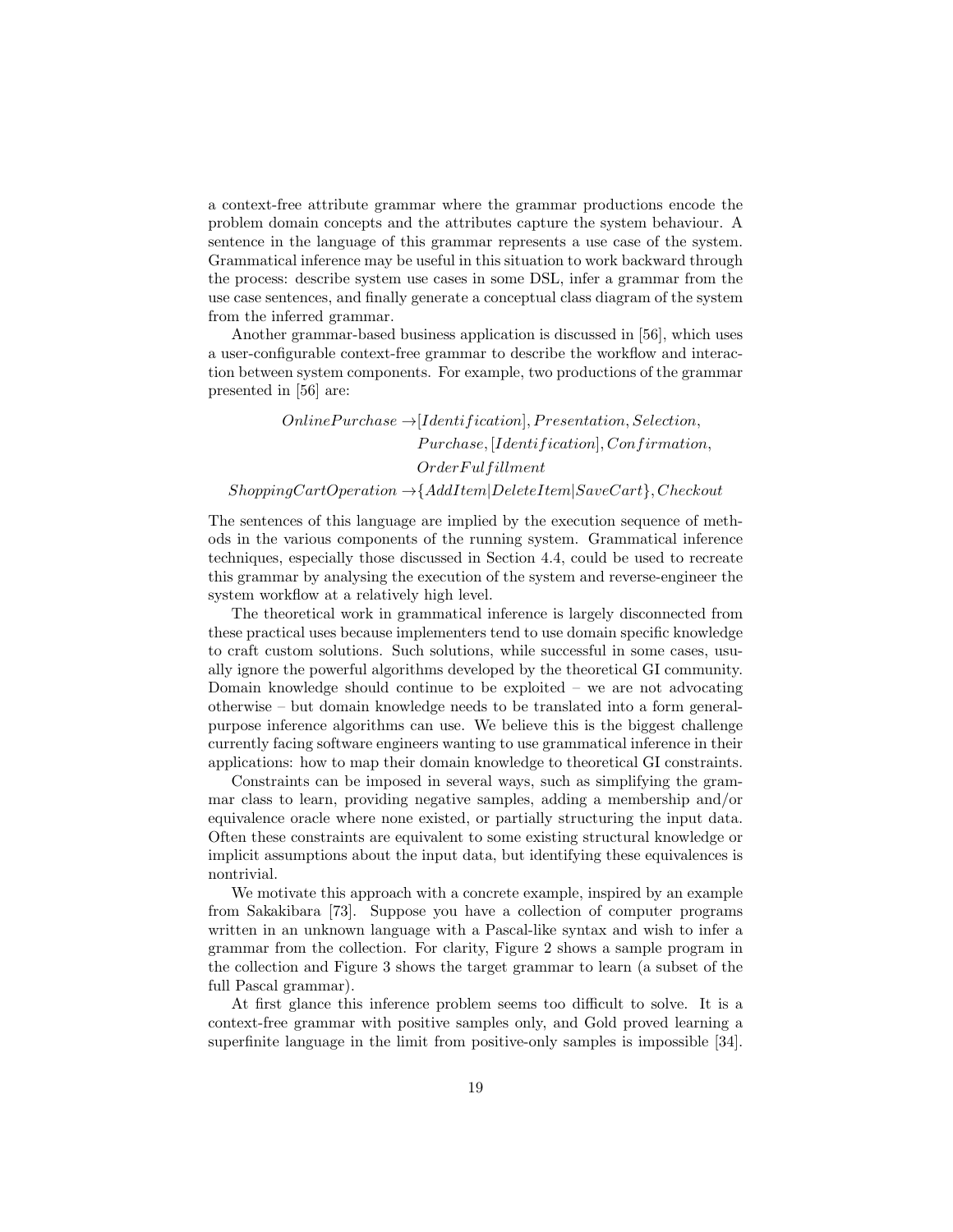```
while limit > a do
begin
     if a > max then max = a;
     a := a + 1end
```
Figure 2: A sample program in an unknown Pascal-like language

 $Statement \rightarrow Ident := Expression$ *Statement* ! while *Condition* do *Statement*  $Statement \rightarrow \textbf{if } Condition \textbf{ then } Statement$ *Statement* ! begin *Statementlist* end  $Statementlist \rightarrow Statement; Statement$  $Statementlist \rightarrow Statement$  $Condition \rightarrow Expression > Expression$  $Expression \rightarrow Term + Expression$  $Expression \rightarrow Term$  $Term \rightarrow Factor$  $Term \rightarrow Factor \times Term$  $Factor \rightarrow Ident$  $Factor \rightarrow (Expression)$ 

Figure 3: The target grammar for the Pascal-like language [73]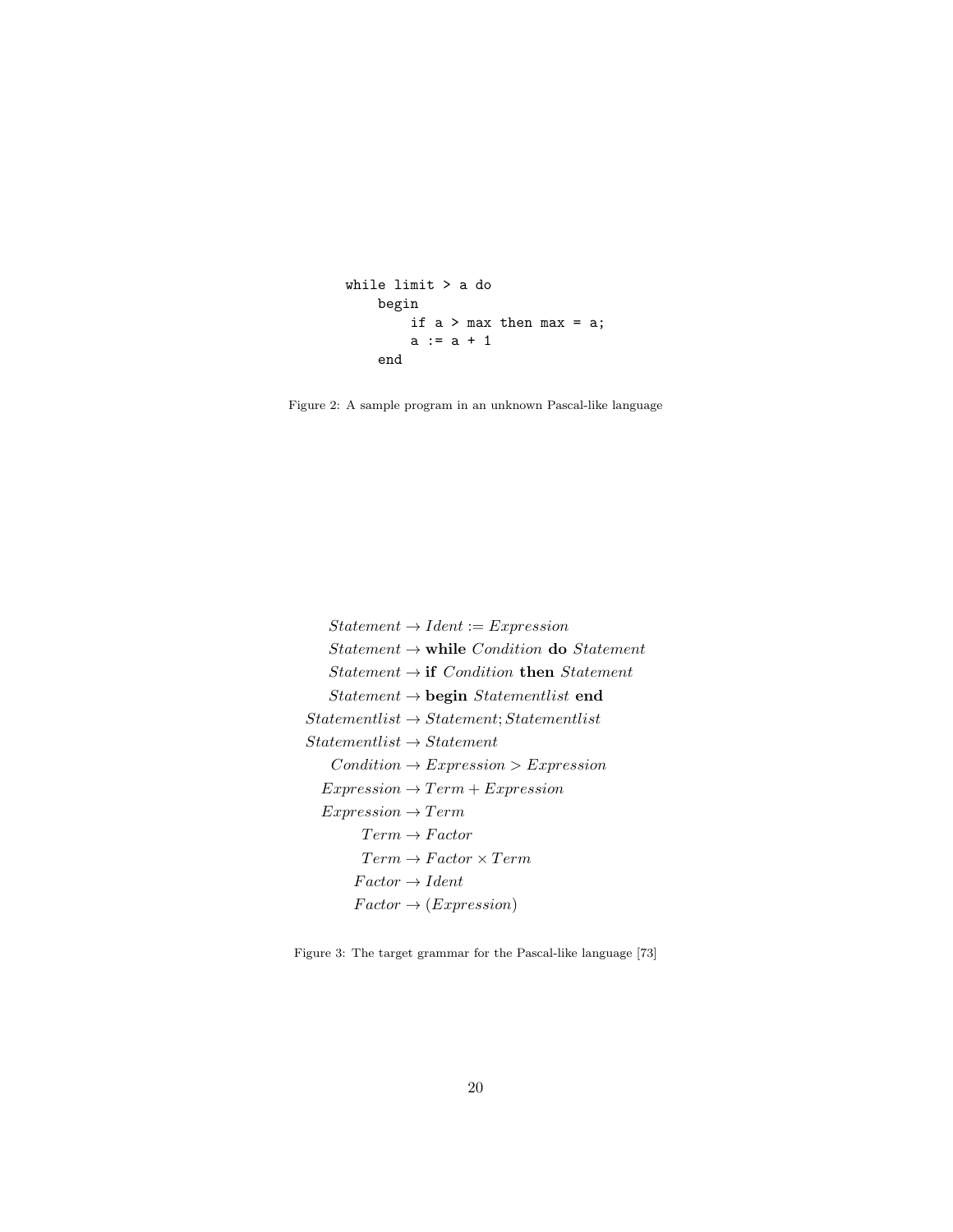Even with the addition of negative samples there is no known algorithm to efficiently learn a context-free language.

On closer inspection, however, there is additional structural information in the input samples, hidden in a place grammarware authors and parsers are trained to ignore – the whitespace. By taking into account line breaks and indented sections of source code in the input samples, a structured string can be constructed for each program. If we further assume the target grammar is reversible then we can apply a result by Sakakibara, who showed reversible context-free grammars can be learned in polynomial time from positive structured strings [73].

This particular solution depends on two assumptions: (1) all the input samples have meaningful and consistent whitespace formatting, and (2) the target grammar is in the class of reversible context-free grammars. The assumption that the target grammar is reversible context-free is reasonable, as many DSLs would fit this criterion. The Pascal subset grammar in Figure 3 is in fact reversible context-free, but full Pascal is not because adding a production rule like  $Factor \rightarrow Number$  to this grammar violates the criteria of reversibility [73].

Leveraging domain knowledge and structural assumptions is quite powerful when inferring grammars from examples and should be encouraged, but at present mapping this domain-specific knowledge to abstract constructs in grammatical inference research requires some creativity and awareness of theoretical results in the field. Walkinshaw et al.'s paper on dynamic analysis [81] discussed in Section 4.4 is an excellent example of this approach. Allowing the extensive work done in the theoretical grammatical inference community to bear on specific applications of GI would be a great boon to software engineering.

#### 7. Conclusion

In grammatical inference, an inference algorithm must find and use common patterns in example sentences to concisely represent an unknown language in the form of a grammar. This process spans two axes of complexity: the language class to be learned and the learning model employed.

The theoretical foundations of grammatical inference are now well established thanks to contributions by Gold, Angluin and others. The state of the art, however, still has plenty of room to grow, and Colin de la Higuera identifies ten open problems on the theoretical side of grammatical inference that he believes are important to solve going forward [26].

In practice, assumptions can often be made which are not possible in a purely theoretical setting because a specific problem domain has limited scope, allowing for a better outcome than one would expect from simply applying the smallest enclosing theoretical result. Some work has already been done to investigate this relationship deeper, such as that by Kermorvant and de la Higuera [47] and Cano et al [15]. It would be valuable to find a widely applicable technique to equate domain assumptions with either a restriction in the class of language to learn, or an augmentation of the learning model.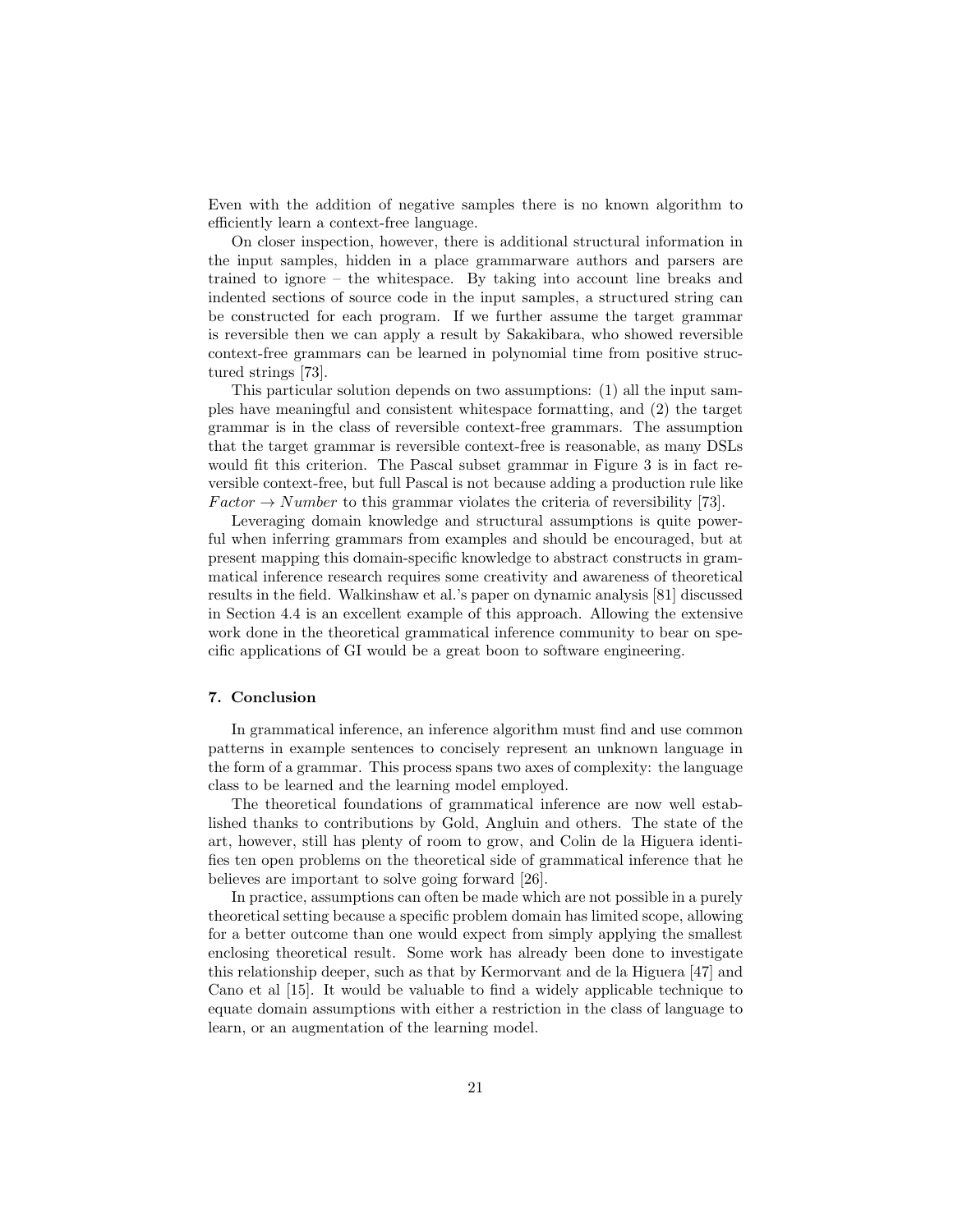Theoretical grammatical inference research continues to advance in many different directions: the language classes being learned, the learning models in use, the criteria for a successful inference, and the efficiency of the inference algorithms. Existing applications for grammatical inference are continually refined and new applications are found in a wide variety of disciplines.

#### References

- [1] Aarts, F., Kuppens, H., Tretmans, G., Vaandrager, F., Verwer, S.: Learning and testing the bounded retransmission protocol. In Heinz, J., de la Higuera, C., Oates, T., eds.: JMLR Workshop and Conference Proceedings. Volume 21. (September 2012) 4–18
- [2] Adriaans, P., van Zaanen, M.: Computational grammatical inference. Studies in Fuzziness and Soft Computing 194 (2006) 187–203
- [3] Ammons, G., Bodk, R., Larus, J.R.: Mining specifications. In: Proceedings of the 29th ACM SIGPLAN-SIGACT symposium on Principles of programming languages. POPL '02, New York, NY, USA, ACM (2002) 4–16
- [4] Angluin, D.: Inductive inference of formal languages from positive data. Information and Control 45(2) (1980) 117–135
- [5] Angluin, D.: A note on the number of queries needed to identify regular languages. Information and Control 51(1) (1981) 76–87
- [6] Angluin, D.: Inference of reversible languages. Journal of the ACM (JACM) 29 (1982) 741–765
- [7] Angluin, D.: Learning regular sets from queries and counterexamples. Information and Computation 75 (November 1987) 87–106
- [8] Angluin, D.: Queries and concept learning. Machine Learning 2(4) (1988) 319–342
- [9] Angluin, D.: Negative results for equivalence queries. Machine Learning 5(2) (July 1990) 121–150
- [10] Angluin, D., Kharitonov, M.: When won't membership queries help? In: Proceedings of the twenty-third annual ACM symposium on Theory of computing. STOC '91, New York, NY, USA, ACM (1991) 444–454
- [11] Ates, K., Kukluk, J., Holder, L., Cook, D., Zhang, K.: Graph grammar induction on structural data for visual programming. In: 18th IEEE International Conference on Tools with Artificial Intelligence, 2006. ICTAI '06. (November 2006) 232 –242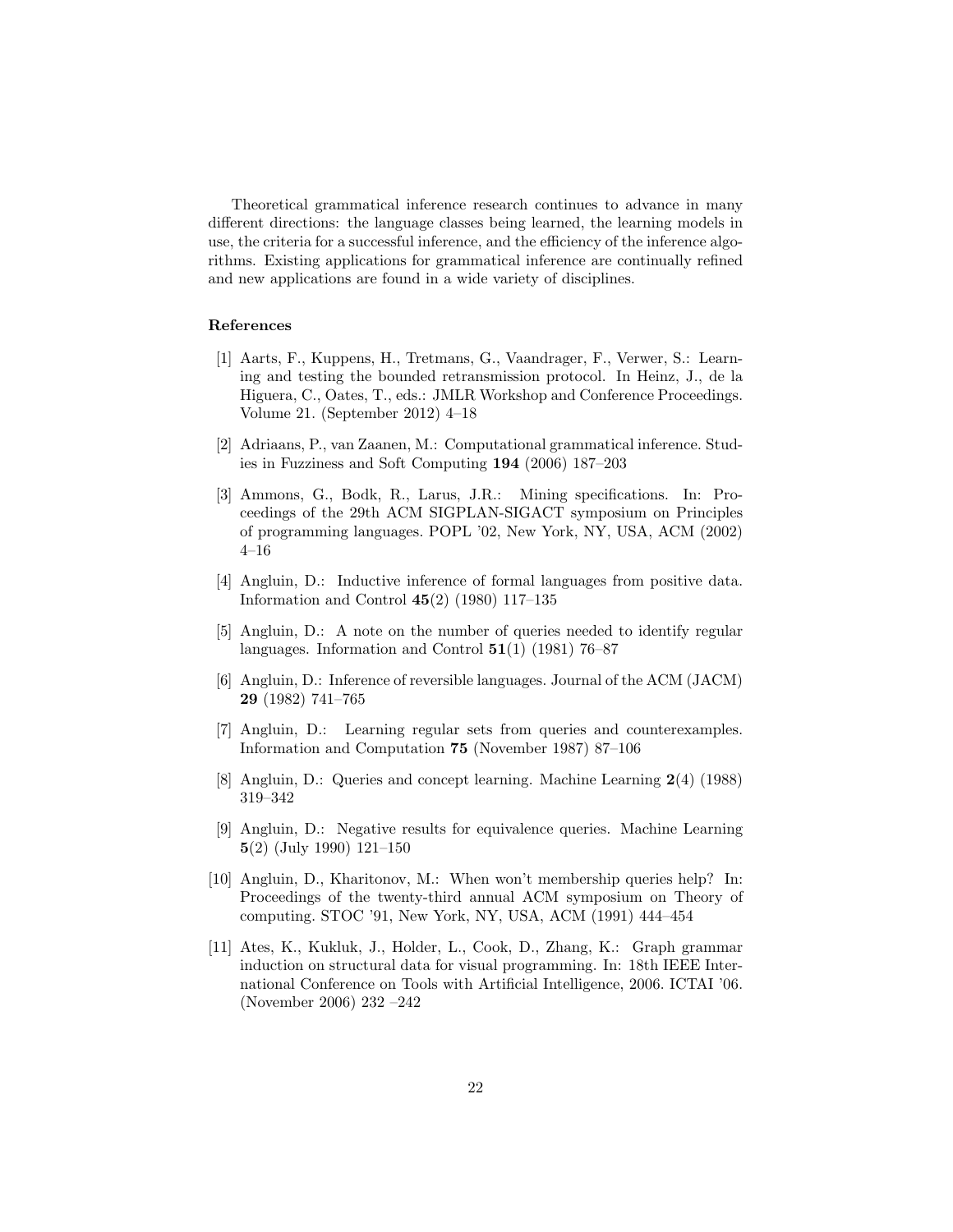- [12] Biermann, A.W., Feldman, J.A.: On the synthesis of finite-state machines from samples of their behavior. IEEE Transactions on Computers 21 (1972) 592–597 ACM ID: 1638997.
- [13] Bugalho, M., Oliveira, A.L.: Inference of regular languages using state merging algorithms with search. Pattern Recogn. 38(9) (September 2005) 1457–1467
- [14] Burago, A.: Learning structurally reversible context-free grammars from queries and counterexamples in polynomial time. In: Proceedings of the seventh annual conference on Computational learning theory. COLT '94, New York, NY, USA, ACM (1994) 140–146
- [15] Cano, A., Ruiz, J., García, P.: Inferring subclasses of regular languages faster using RPNI and forbidden configurations. In: Proceedings of the 6th International Colloquium on Grammatical Inference: Algorithms and Applications. ICGI '02, London, UK, Springer-Verlag (2002) 28–36
- [16] Cicchello, O., Kremer, S.C.: Inducing grammars from sparse data sets: a survey of algorithms and results. J. Mach. Learn. Res. 4 (December 2003) 603–632
- [17] Clark, A.: Distributional learning of some context-free languages with a minimally adequate teacher. In: Proceedings of the 10th international colloquium conference on Grammatical inference: theoretical results and applications. ICGI'10, Berlin, Heidelberg, Springer-Verlag (2010) 24–37
- [18] Clark, A., Eyraud, R., Habrard, A.: A polynomial algorithm for the inference of context free languages. In: Proceedings of the 9th international colloquium on Grammatical Inference: Algorithms and Applications. ICGI '08, Berlin, Heidelberg, Springer-Verlag (2008) 29–42
- [19] Cook, J.E., Wolf, A.L.: Discovering models of software processes from event-based data. ACM Trans. Softw. Eng. Methodol. 7(3) (July 1998) 215–249
- [20] Črepinšek, M., Kosar, T., Mernik, M., Cervelle, J., Forax, R., Roussel, G.: On automata and language based grammar metrics. Computer Science and Information Systems/ComSIS 7(2) (2010) 309–329
- [21] Crespi-Reghizzi, S., Guida, G., Mandrioli, D.: Noncounting context-free languages. Journal of the ACM (JACM) 25(4) (October 1978) 571–580
- [22] Crespi-Reghizzi, S., Melkanoff, M.A., Lichten, L.: The use of grammatical inference for designing programming languages. Communications of the ACM 16 (1973) 83–90
- [23] Cunha, J., Erwig, M., Saraiva, J.: Automatically inferring ClassSheet models from spreadsheets. In: 2010 IEEE Symposium on Visual Languages and Human-Centric Computing (VL/HCC). (September 2010) 93–100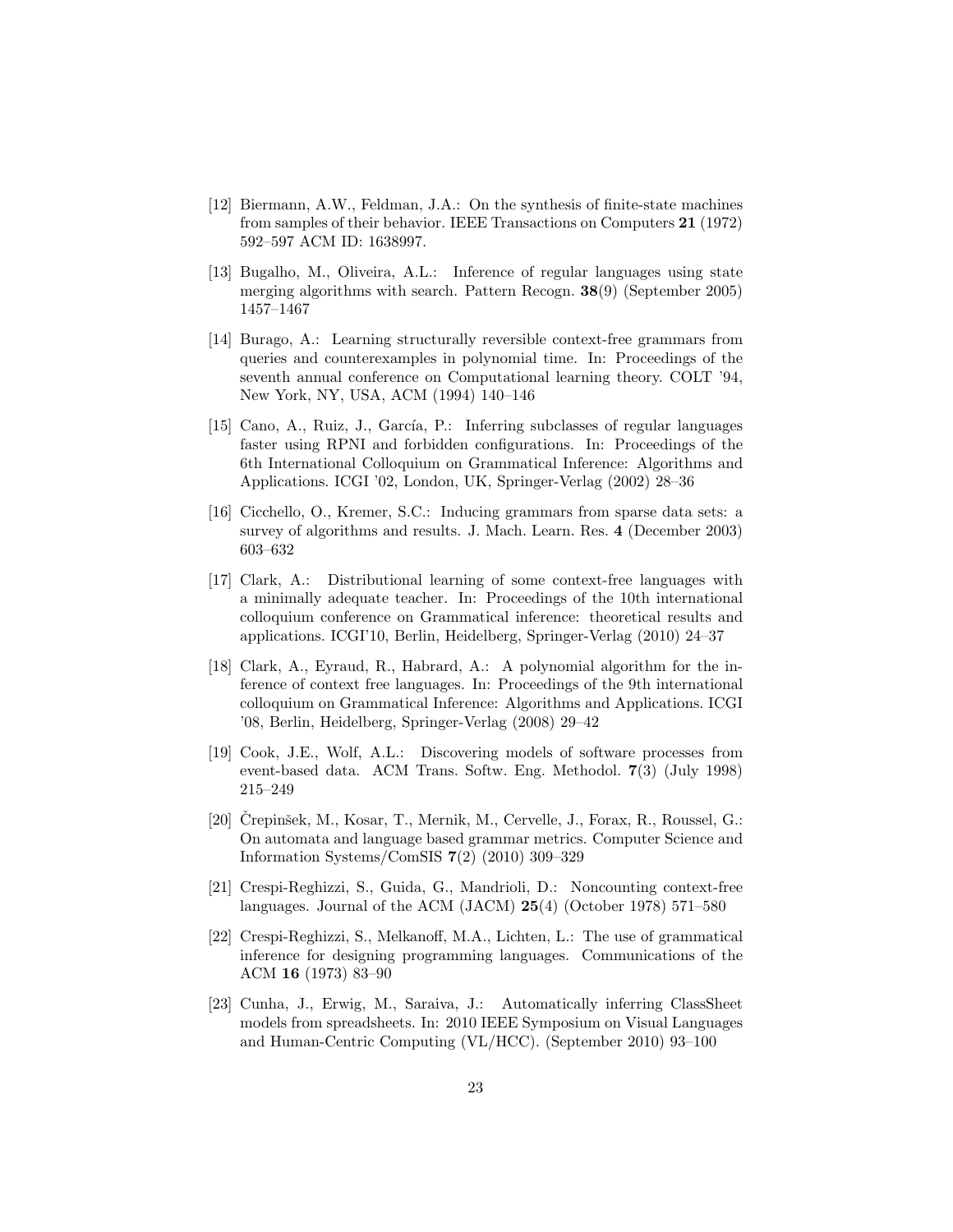- [24] de la Higuera, C.: Current trends in grammatical inference. In: Proceedings of the Joint IAPR International Workshops on Advances in Pattern Recognition, London, UK, Springer-Verlag (2000) 28–31
- [25] de la Higuera, C.: A bibliographical study of grammatical inference. Pattern Recognition 38 (September 2005) 1332–1348
- [26] de la Higuera, C.: Ten open problems in grammatical inference. In Sakakibara, Y., Kobayashi, S., Sato, K., Nishino, T., Tomita, E., eds.: Grammatical Inference: Algorithms and Applications. Volume 4201 of Lecture Notes in Computer Science. Springer Berlin / Heidelberg (2006) 32–44
- [27] Di Penta, M., Lombardi, P., Taneja, K., Troiano, L.: Search-based inference of dialect grammars. Soft Computing 12(1) (2008) 51–66
- [28] Di Penta, M., Taneja, K.: Towards the automatic evolution of reengineering tools. In: Software Maintenance and Reengineering, 2005. CSMR 2005. Ninth European Conference on, IEEE (2005) 241–244
- [29] Dubey, A., Jalote, P., Aggarwal, S.: Learning context-free grammar rules from a set of programs. IET Software  $2(3)$   $(2008)$   $223-240$
- [30] Fowler, M.: Domain-specific languages. Pearson Education (2010)
- [31] Fu, K.S., Booth, T.L.: Grammatical inference: introduction and survey*\*part i. IEEE Transactions on Pattern Analysis and Machine Intelligence 8 (May 1986) 343–359
- [32] Fürst, L., Mernik, M., Mahnič, V.: Graph grammar induction as a parsercontrolled heuristic search process, Budapest, Hungary (October 2011)
- [33] Ghosh, D.: DSLs in action. Manning Publications Co. (2010)
- [34] Gold, E.M.: Language identification in the limit. Information and Control 10(5) (1967) 447–474
- [35] Gold, E.M.: Complexity of automaton identification from given data. Information and Control 37(3) (1978) 302–320
- [36] Henriques, P.R., Kosar, T., Mernik, M., Pereira, M.J.V., Zumer, V.: Grammatical approach to problem solving. In: Information Technology Interfaces, 2003. ITI 2003. Proceedings of the 25th International Conference on, IEEE (2003) 645–650
- [37] Honavar, V., de la Higuera, C.: Introduction. Machine Learning 44(1–2)  $(2001)$  5–7
- [38] Hrnčič, D., Mernik, M., Bryant, B.R.: Embedding dsls into gpls: A grammatical inference approach. Information Technology and Control 40(4) (December 2011)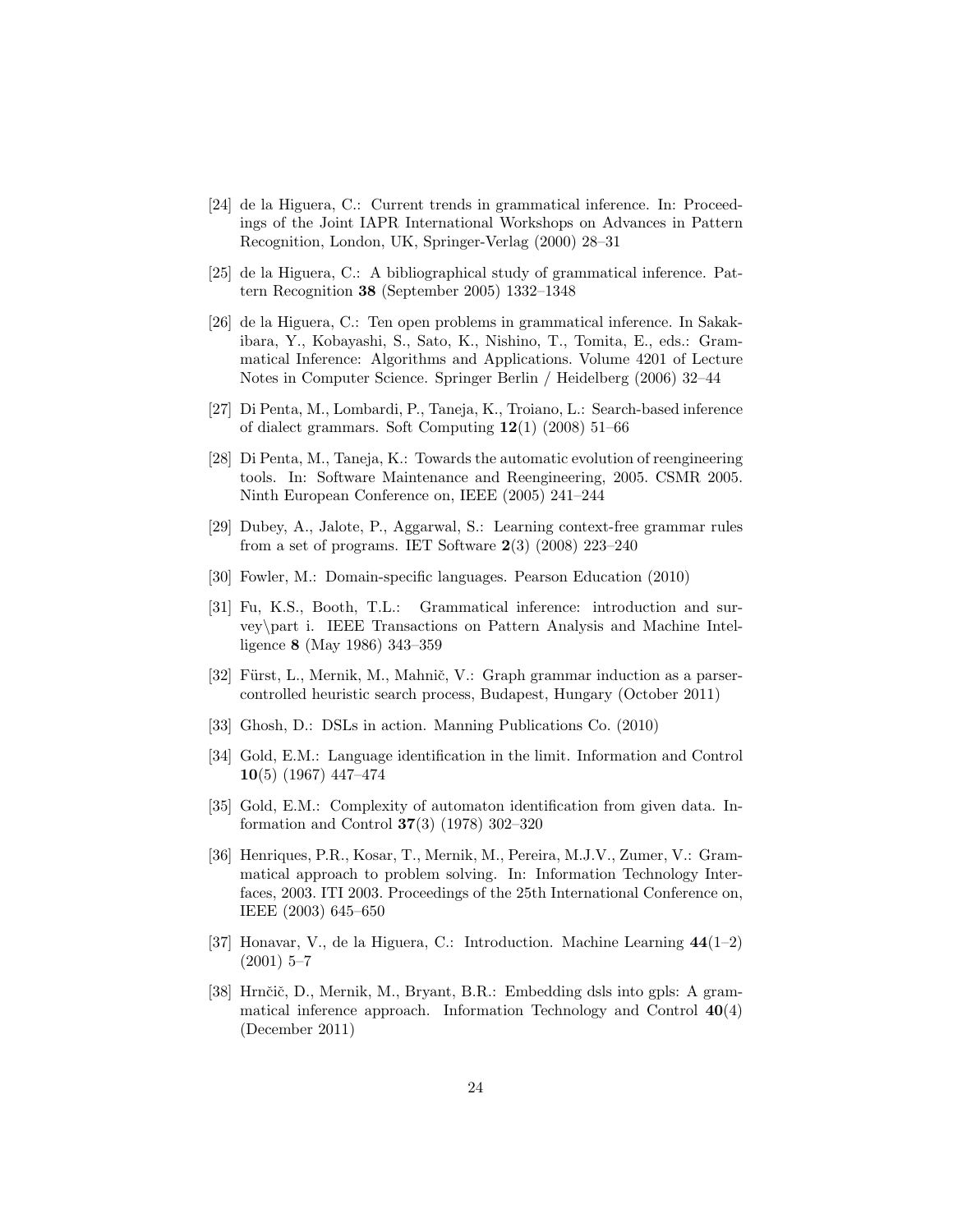- [39] Hrnčič, D., Mernik, M., Bryant, B.R., Javed, F.: A memetic grammar inference algorithm for language learning. Applied Soft Computing 12(3) (March 2012) 1006–1020
- [40] Ishizaka, H.: Polynomial time learnability of simple deterministic languages. Machine Learning  $5(2)$  (July 1990) 151–164
- [41] Javed, F., Mernik, M., Bryant, B.R., Gray, J.: A grammar-based approach to class diagram validation. (2005)
- [42] Javed, F., Mernik, M., Gray, J., Bryant, B.R.: MARS: a metamodel recovery system using grammar inference. Inf. Softw. Technol. 50(9-10) (August 2008) 948–968
- [43] Javed, F., Mernik, M., Sprague, A., Bryant, B.: Incrementally inferring context-free grammars for domain-specific languages. Proceedings of the Eighteenth International Conference on Software Engineering and Knowledge Engineering (SEKE'06) (2006) 363–368
- [44] Jones, J., Oates, T.: Learning deterministic finite automata from interleaved strings. In: Proceedings of the 10th international colloquium conference on Grammatical inference: theoretical results and applications. ICGI'10, Berlin, Heidelberg, Springer-Verlag (2010) 80–93 ACM ID: 1886273.
- [45] Juillé, H., Pollack, J.B.: A stochastic search approach to grammar induction. In: Proceedings of the 4th International Colloquium on Grammatical Inference. ICGI '98, London, UK, UK, Springer-Verlag (1998) 126–137
- [46] Kearns, M., Li, M., Pitt, L., Valiant, L.: On the learnability of boolean formulae. In: Proceedings of the nineteenth annual ACM symposium on Theory of computing. STOC '87, New York, NY, USA, ACM (1987) 285– 295
- [47] Kermorvant, C., Higuera, C.D.L.: Learning languages with help. In: Proceedings of the 6th International Colloquium on Grammatical Inference: Algorithms and Applications. ICGI '02, London, UK, Springer-Verlag (2002) 161–173
- [48] Kong, J., Ates, K., Zhang, K., Gu, Y.: Adaptive mobile interfaces through grammar induction. In: 20th IEEE International Conference on Tools with Artificial Intelligence, 2008. ICTAI '08. Volume 1. (November 2008) 133 –140
- [49] Lämmel, R., Verhoef, C.: Semi-automatic grammar recovery. Softw. Pract. Exper. 31(15) (December 2001) 1395–1448
- [50] Lämmel, R., Zaytsev, V.: An introduction to grammar convergence. In: Proceedings of the 7th International Conference on Integrated Formal Methods. IFM '09, Berlin, Heidelberg, Springer-Verlag (2009) 246–260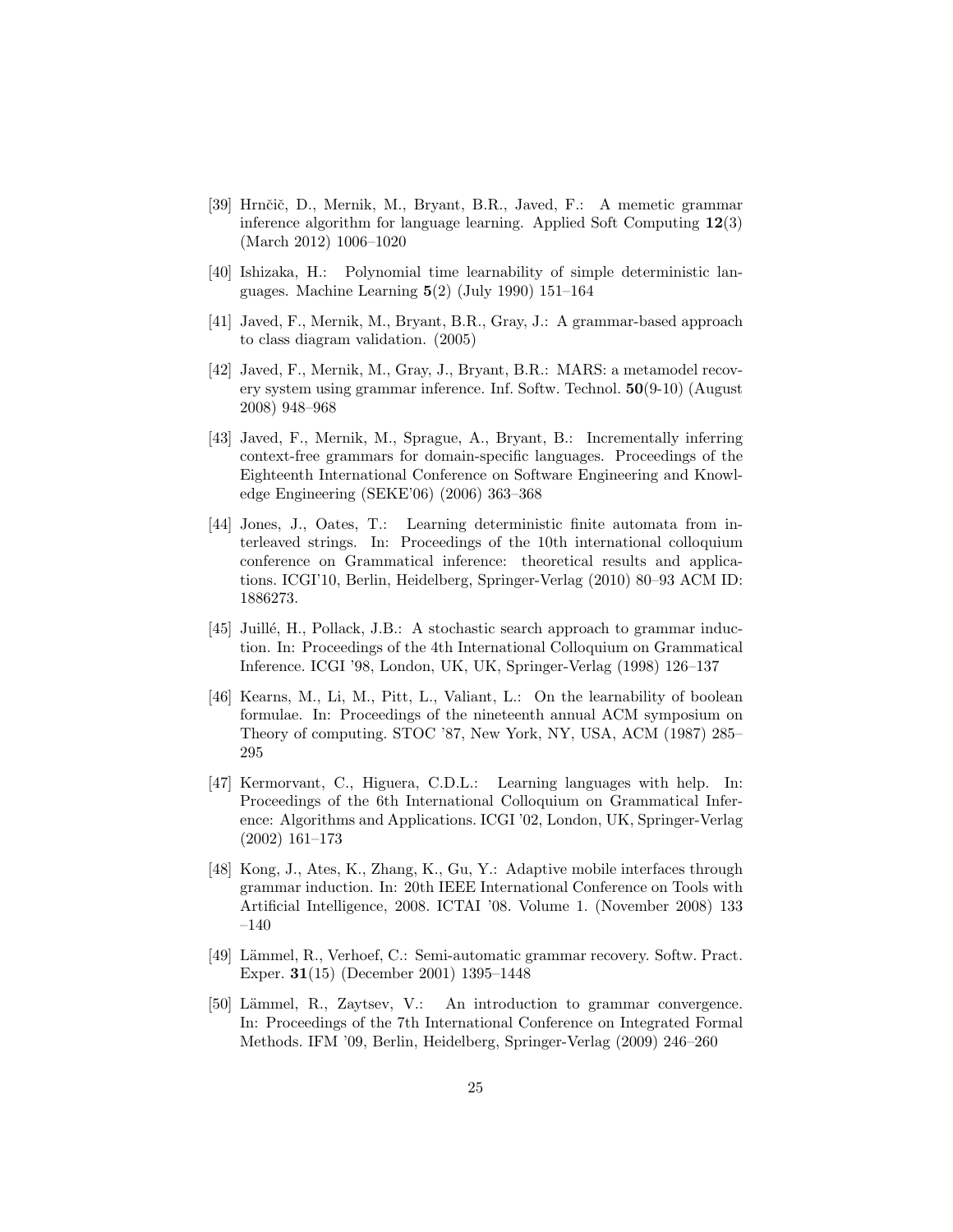- [51] Lang, K.J.: Faster algorithms for finding minimal consistent DFAs. Technical report (1999)
- [52] Lang, K.J., Pearlmutter, B.A., Price, R.A.: Results of the abbadingo one DFA learning competition and a new evidence-driven state merging algorithm. In: Proceedings of the 4th International Colloquium on Grammatical Inference, London, UK, Springer-Verlag (1998) 1–12
- [53] Langley, P., Stromsten, S.: Learning context-free grammars with a simplicity bias. Proceedings of the Eleventh European Conference on Machine Learning (2000) 220–228
- [54] Larus, J.R.: Whole program paths. In: ACM SIGPLAN Notices. PLDI '99, New York, NY, USA, ACM (1999) 259–269
- [55] Lee, L.: Learning of context-free languages: A survey of the literature. REP (1996) 12–96
- [56] Levi, K., Arsanjani, A.: A goal-driven approach to enterprise component identification and specification. Commun. ACM 45(10) (October 2002) 45–52
- [57] Li, M., Vitányi, P.M.B.: Learning simple concepts under simple distributions. Siam Journal of Computing 20 (1991) 911–935
- [58] Liu, Q., Bryant, B.R., Mernik, M.: Metamodel recovery from multi-tiered domains using extended MARS. In: Proceedings of the 2010 IEEE 34th Annual Computer Software and Applications Conference. COMPSAC '10, Washington, DC, USA, IEEE Computer Society (2010) 279–288
- [59] Lo, D., Mariani, L., Santoro, M.: Learning extended FSA from software: An empirical assessment. J. Syst. Softw. 85(9) (September 2012) 2063–2076
- [60] Memon, A.U.: Log File Categorization and Anomaly Analysis Using Grammar Inference. Master of science, Queen's University (2008)
- [61] Mernik, M., Hrnčič, D., Bryant, B., Sprague, A., Gray, J., Liu, Q., Javed, F.: Grammar inference algorithms and applications in software engineering. In: Information, Communication and Automation Technologies, 2009. ICAT 2009. XXII International Symposium on. (October 2009) 1–7
- [62] Mernik, M.: Formal and Practical Aspects of Domain-Specific Languages: Recent Developments. Information Science Reference (2013)
- $[63]$  Mernik, M., Črepinšek, M., Kosar, T., Rebernak, D., Žumer, V.: Grammarbased systems: Definition and examples. Informatica 28(3) (2004) 245–255
- [64] Mernik, M., Heering, J., Sloane, A.M.: When and how to develop domainspecific languages. ACM Computing Surveys (CSUR) 37 (2005) 316–344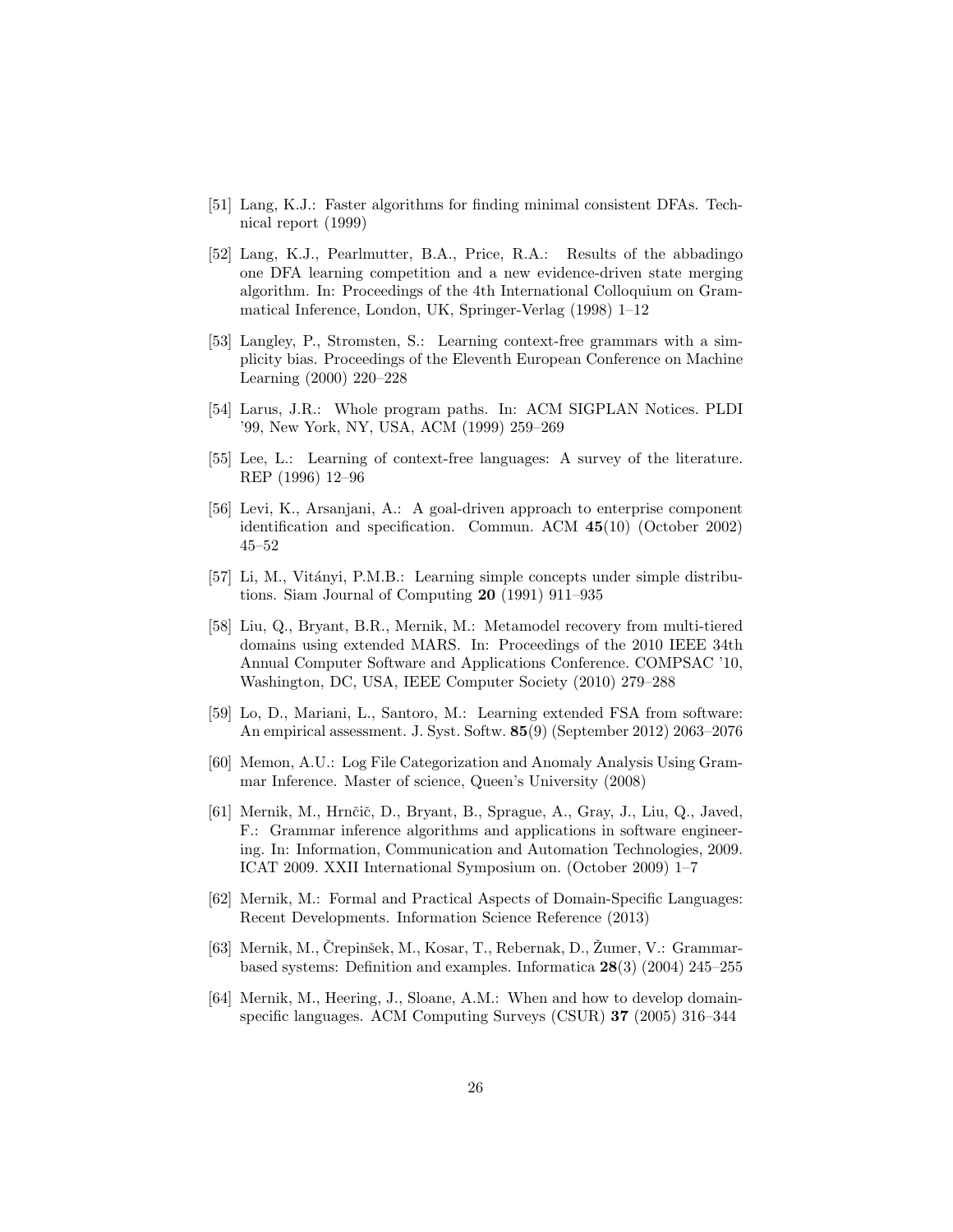- [65] Nevill-Manning, C.G., Witten, I.H.: Identifying hierarchical structure in sequences: a linear-time algorithm. Journal of Artificial Intelligence Research 7(1) (September 1997) 67–82
- [66] Nierstrasz, O., Kobel, M., Girba, T., Lanza, M.: Example-driven reconstruction of software models. In: Software Maintenance and Reengineering, 2007. CSMR'07. 11th European Conference on, IEEE (2007) 275–286
- [67] Oncina, J., García, P.: Identifying regular languages in polynomial time. In: Advances in Structural and Syntactic Pattern Recognition - Proceedings of the International Workshop on Structural and Syntactic Pattern Recognition, Bern, Switzerland (1992) 99–108
- [68] Pitt, L., Valiant, L.G.: Computational limitations on learning from examples. Journal of the ACM (JACM) 35(4) (October 1988) 965–984
- [69] Raman, A., Patrick, J., North, P.: The sk-strings method for inferring PFSA. In: Proceedings of the workshop on automata induction, grammatical inference and language acquisition at the 14th international conference on machine learning (ICML97). (1997)
- [70] Reiss, S.P., Renieris, M.: Encoding program executions. In: Proceedings of the 23rd International Conference on Software Engineering. ICSE '01, Washington, DC, USA, IEEE Computer Society (2001) 221–230
- [71] Ron, D.: Automata Learning and its Applications. PhD thesis, Hebrew University (1995)
- [72] Sakakibara, Y.: Learning context-free grammars from structural data in polynomial time. Theoretical Computer Science 76(2-3) (November 1990) 223–242
- [73] Sakakibara, Y.: Efficient learning of context-free grammars from positive structural examples. Information and Computation 97(1) (1992) 23–60
- [74] Sakakibara, Y.: Recent advances of grammatical inference. Theoretical Computer Science 185 (October 1997) 15–45
- [75] Stevenson, A., Cordy, J.R.: Grammatical inference in software engineering: An overview of the state of the art. In Czarnecki, K., Hedin, G., eds.: SLE. Volume 7745 of Lecture Notes in Computer Science., Springer (2012) 204– 223
- [76] Trakhtenbrot, B.A., Barzdin, Y.M.: Finite Automata: Behaviour and Synthesis. North-Holland Publishing Company, Amsterdam (June 1973)
- [77] Valiant, L.G.: A theory of the learnable. Communications of the ACM 27 (1984) 1134–1142